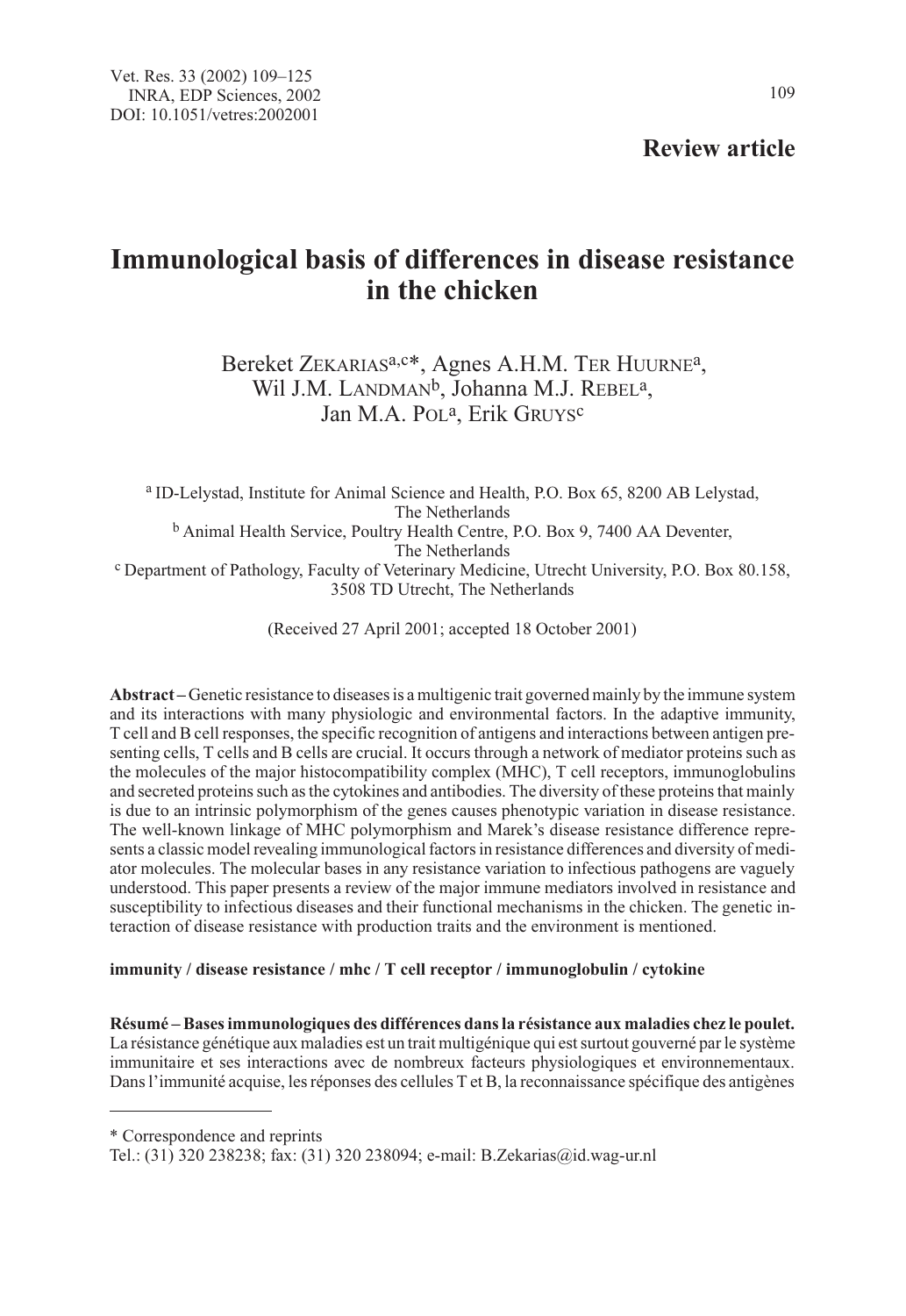et les interactions entre les cellules présentant des antigènes, les cellules T et B, sont cruciales. Cela se produit à travers un réseau de protéines médiatrices telles que les molécules du complexe majeur d'histocompatibilité (CMH), les récepteurs des cellules T, les immunoglobulines et les protéines sécrétées telles que les cytokines et les anticorps. La diversité de ces protéines, qui est surtout due au polymorphisme intrinsèque des gènes, entraîne une variation phénotypique dans la résistance aux maladies. Le lien bien connu entre le polymorphisme du CMH et les différences dans la résistance à la maladie de Marek représente un modèle classique révélant les facteurs immunologiques dans les différences de résistance et la diversité dans les molécules médiatrices. Les bases moléculaires impliquées dans toute variation de résistance aux pathogènes infectieux sont à peu près comprises. Cet article présente une synthèse sur les principaux médiateurs de l'immunité impliqués dans la résistance et la sensibilité aux maladies infectieuses chez le poulet et leurs mécanismes fonctionnels. L'interaction génétique entre la résistance aux maladies et les traits de production et l'environnement est mentionnée.

#### immunité / résistance aux maladies / complexe majeur d'histocompatibilité / récepteur de la cellule T / immunoglobuline / cytokine

#### Table of contents

|                                                                              | 110 |
|------------------------------------------------------------------------------|-----|
|                                                                              | 111 |
|                                                                              | 112 |
|                                                                              | 112 |
|                                                                              | 113 |
|                                                                              | 114 |
|                                                                              | 115 |
|                                                                              | 116 |
|                                                                              | 117 |
|                                                                              | 118 |
| 7.1. Natural resistance associated macrophage protein 1 (Nramp-1)            | 118 |
|                                                                              | 119 |
| 8. Interactions of disease resistance, production traits and the environment | 119 |
|                                                                              |     |

# 1. INTRODUCTION

In any outbred population, genetically determined difference in disease resistance or susceptibility between individuals is common. Some breeds or strains are inherently resistant or less affected by a pathogen that can be fatal to other members of the same species. Differences in disease resistance between strains of chickens have long been described [9, 59, 77]. Genetic resistance to diseases is a great resource for the control and prevention of diseases and to the improvement of productivity in poultry [5, 17, 32]. The advantages of genetic resistance have been emphasised by the emergence of virulent and drug-resistant pathogens, restrictions on the use of antimicrobials and the appearance of certain diseases associated with selection for production traits. In the past, the role of genetic resistance in disease control in poultry was limited because of the massive application of chemotherapeutics.

Genetically determined diversity of the immune system is the major cause for differences in resistance to diseases of infectious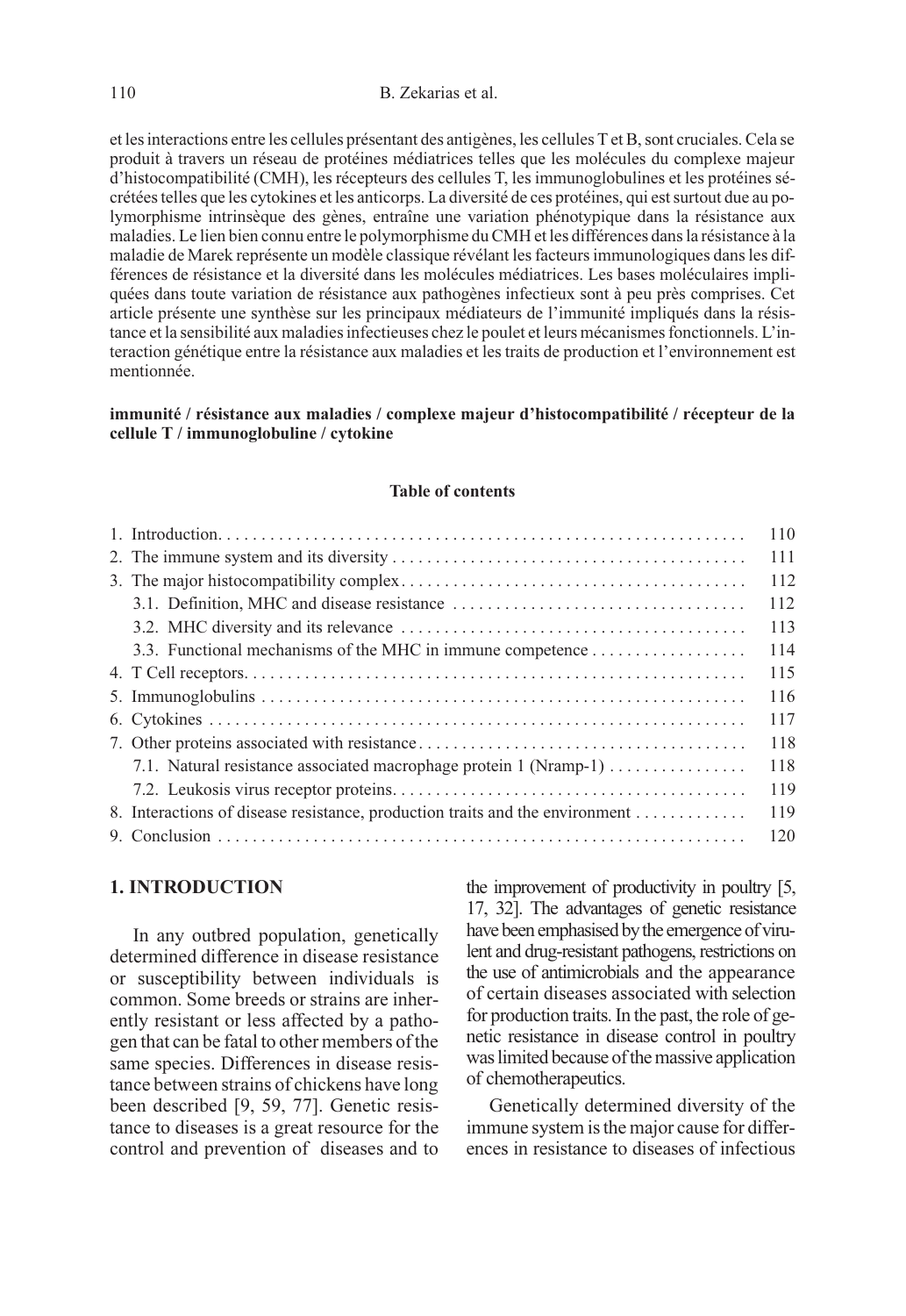origin [41, 51]. A disease occurs if the immune system fails to protect the body from the injuries inflicted by the invading pathogen, due to insufficient-, misdirected- or aberrant immune responses. The immune response against infectious pathogens is an elaborate process and varies among individuals. The immune competence of the host could be evaluated using certain immune parameters such as the antibody production, lymphocyte proliferation, phagocyte activity, parasite load, etc. [4, 16, 53]. These immune parameters describe the immune responsiveness that could be correlated with resistance or susceptibility to a pathogen. Yet, it is essential to discern the molecular basis for variation in the immune response and disease resistance.

The immune response operates through interactions of the immune effector cells (leukocytes) with the invading pathogen, infected cells and cells that are committed in scavenging and duly presenting antigens to lymphocytes. The main immune effector cell types are the T cells, B cells and the antigen presenting cells (APC) [113]. The interaction between these cells that takes place by means of surface molecules, and secreted proteins are crucial [36]. The main mediators in the communication of the immune cells are membrane proteins such as molecules of the major histocompatibility complex (MHC), T cell receptors (TcR) and immunoglobulins (B cell receptors), and secreted proteins such as cytokines and antibodies [33, 51, 95]. These proteins are immune intermediaries involved in antigen binding and presentation, activating immune effector cells and linking the different events during the immune response. At the molecular level, a difference in immune competence could mainly be attributed to the efficacy of the immune mediator molecules and their diversity. These proteins are genetically diverse and polymorphic. The association between disease resistance or susceptibility and polymorphism of these proteins or their encoding genes has made

them potential immunogenetic markers for resistance or susceptibility [35, 50]. Due to the complexity of the immune system, the actual functional mechanism of each immune mediator protein and its marker significance in disease resistance is obscure.

In the chicken, the association between MHC polymorphism and resistance or susceptibility differences to infectious pathogens had long been recognised [13, 78]. In most reports, the MHC is outlined in association to resistance or susceptibility to specific agents such as the Marek's disease virus (MDV). Yet, the role of the other immune mediator proteins and their immunogenetics in disease resistance difference are less described in chickens. This review highlights the immune modulator proteins with an outlook on innate differences in resistance to infectious diseases. Their functional mechanisms are discussed following a brief outline of the immune system. Finally, the interaction of disease resistance with production traits and the environment is addressed.

## 2. THE IMMUNE SYSTEM AND ITS DIVERSITY

The innate immunity is the first line of defence against invading pathogens. It includes inflammatory reaction, phagocytosis, acute phase reaction, complement proteins, etc. that are constitutional nonspecific defence reactions (Tab. I) [113]. The other compartment of the immune system, i.e., the adaptive immunity, is most involved in individual differences in resistance to infectious pathogens. The adaptive immune response mainly operate through communications of the APC, T cells and B cells by direct cell-to-cell contact using MHC, TcR and immunoglobulins and/or by secreted proteins such as cytokines in a paracrine way (Tab. I) [36, 51, 113]. The quantity and quality of the immune response depends on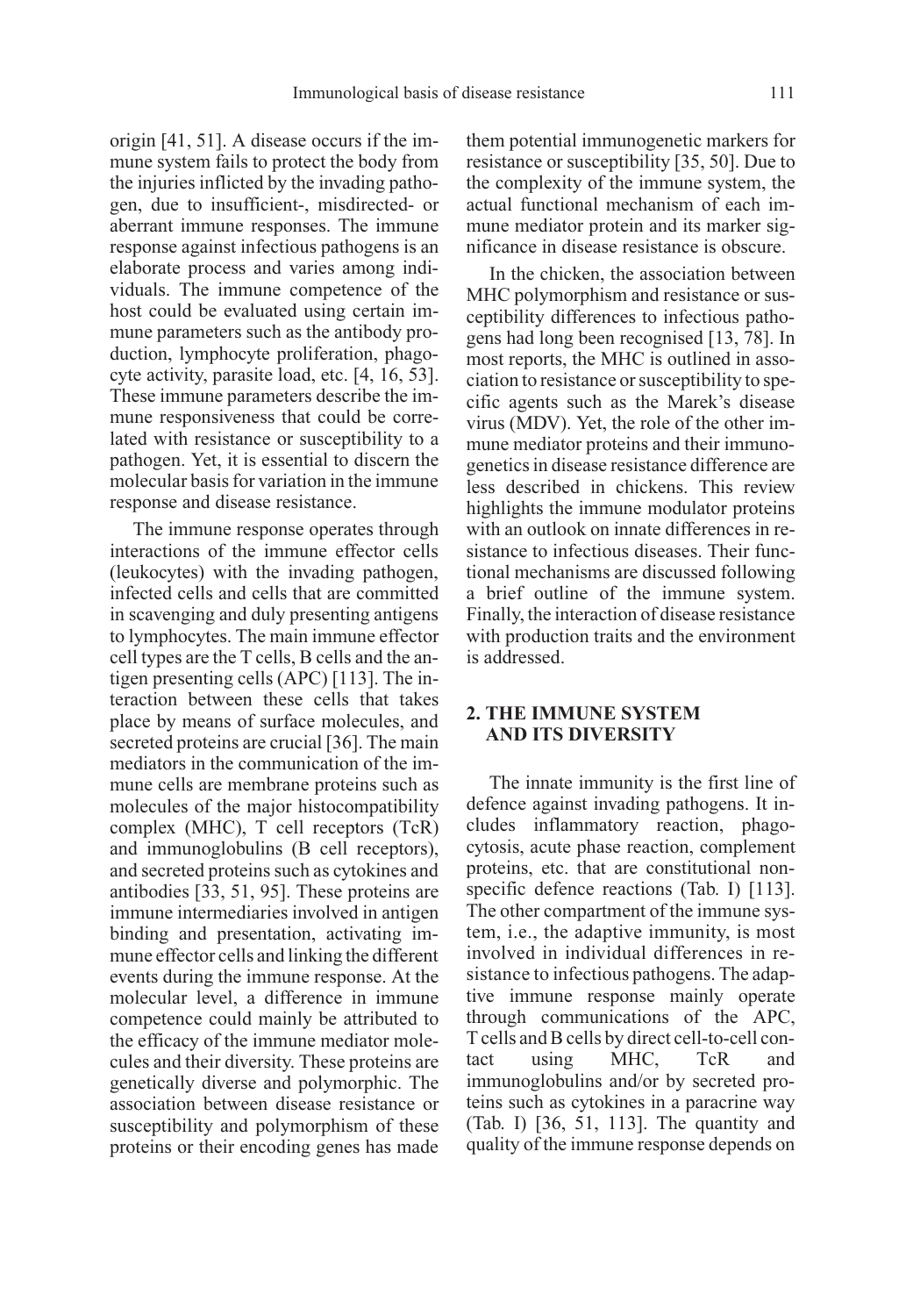| Compartments<br>of the immune<br>system | Cell types                                       | Mediator proteins                                                                                                               | Characteristics                                                                    |
|-----------------------------------------|--------------------------------------------------|---------------------------------------------------------------------------------------------------------------------------------|------------------------------------------------------------------------------------|
| Innate<br>immunity                      | Leukocytes,<br>natural killer<br>cells           | Complement proteins,<br>acute phase proteins,<br>adhesion molecules,<br>radicals, oxides,<br>lysozymes, surfactants,<br>lectins | Target non-specific.<br>triggered by danger signals,<br>initiate adaptive response |
| Adaptive<br>immunity                    | Antigen<br>presenting cells,<br>B cells, T cells | Major histocompatibility<br>complex, T cell<br>receptors, B cell<br>receptors, antibodies,<br>cytokines                         | Target specific (qualitative<br>and quantitative), memory<br>function              |

Table I. Compartments of the immune system, functional cell types, mediator proteins and functional characteristics of the system.

the nature of the interaction of these molecules. For instance, the association between the MHC and TcR is decisive for T cell responses rather than a direct contact of the T cell (TcR) with the pathogen or antigen.

Individual variation in immune response is linked to the structural and functional diversity of the MHC, TcR, immunoglobulins (antibodies), cytokines and certain other proteins [1, 51]. These proteins are encoded by multiple and polymorphic genes [35, 50]. The polymorphism and expression differences of the genes are mainly due to an intrinsic behaviour, but are also generated and maintained by mutations. The characteristic relation of the gene and its protein products in disease resistance has been mostly analysed in congenic and transgenic animals. The expression of the proteins could be analysed at protein level (proteomics), or RNA (microarrays) or DNA levels [25, 35]. Resistance marker genes or quantitative trait loci (QTL) might be identified through anonymous analysis of the whole genome such as by microsatellites. Yet, most of the known disease resistance QTL have been distinguished by using candidate gene approach targeting certain immune mediator proteins that are mentioned in the following sections.

# 3. THE MAJOR HISTOCOMPATIBILITY **COMPLEX**

#### 3.1. Definition, MHC and disease resistance

The major histocompatibility complex (MHC), the B complex in the chicken, is composed of heterodimeric transmembrane glycoproteins that are essential in the presentation of antigens to T-lymphocytes (reviewed in [72, 106]). The MHC molecules (class I, class II and class IV or B-F,  $B-L$  and  $B-G$ , respectively), belong to the immunoglobulin superfamily with extracellular regions composed of two N-terminal antigen binding domains and two constant domains that bind to the analogous receptor molecules on the T cell membrane [106]. Class I molecules are present in all cell types. They are expressed with endogenously synthesised peptides including self-derived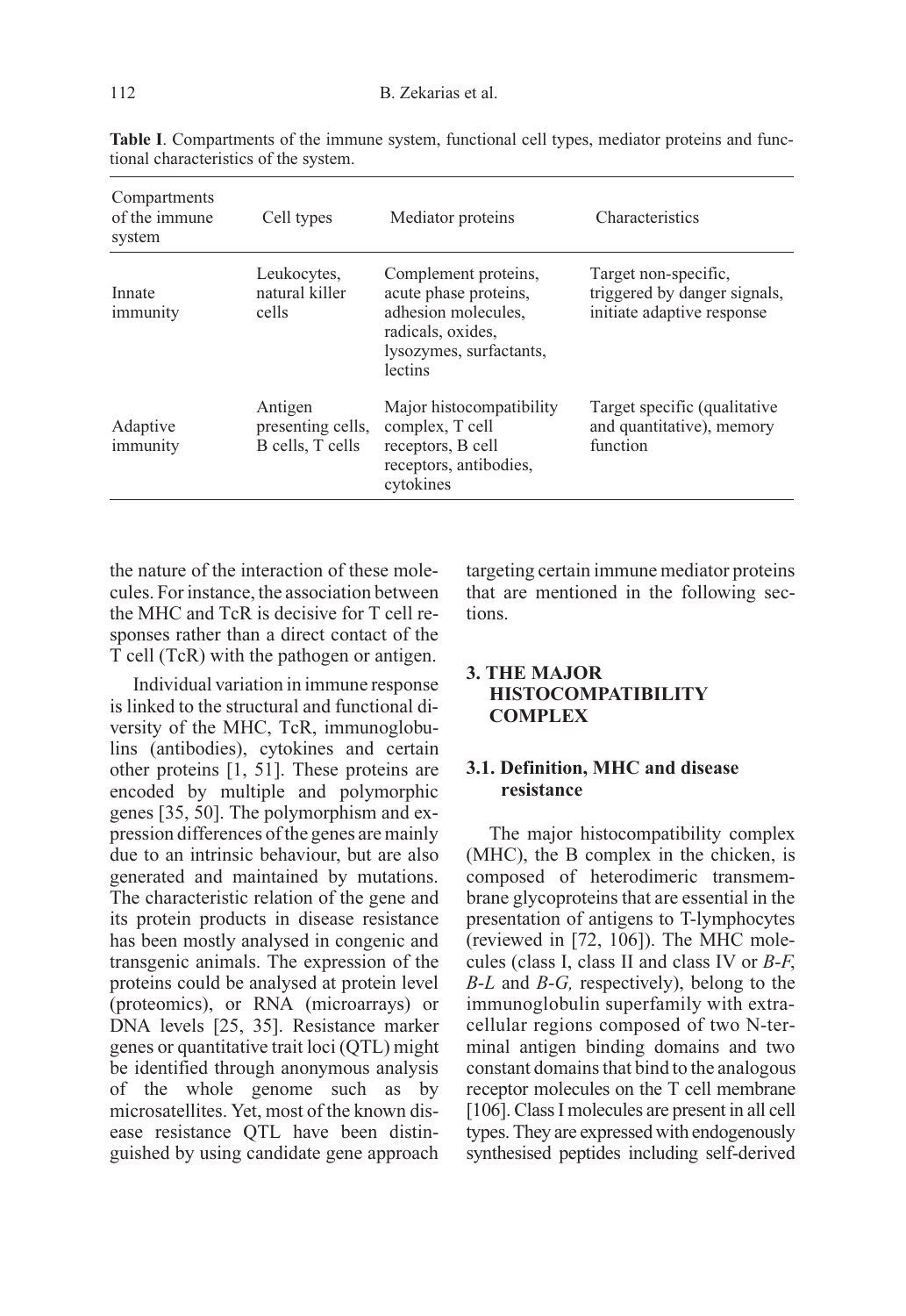and viral peptides. Class II MHC is expressed by antigen presenting cells (APC) with processed exogenous antigens such as bacterial antigens. The class I and II MHC molecules are restriction molecules in APC – T cell – B cell interactions [113]. T cells identify antigenic peptides and are activated by recognising the MHC molecules expressed with the antigen on the surface of APC or infected cells [73].

The class IV MHC is so far exclusively reported in avian species. It has originally been established for expression on erythrocytes (reviewed in [68]) and later it was recognised that many other cell types also express the class IV MHC molecules, such as liver cells, bursal and thymic lymphoblast and stromal cells [118]. The class IV MHC is involved in antibody response, which is supposed to involve B cell repertoire and the B cell antigen recognition and binding [65]. The other unique MHC linked gene in the avian, is the  $Rfp-Y$ that is recognised by DNA restriction fragment pattern  $(Rfp)$  of the MHC class I, II and IV genes in one MHC haplotype [14]. Besides the location of the gene being contained within the MHC gene regions, its function is not clear.

In the chicken, the MHC is closely associated with resistance or susceptibility differences to a number of diseases [80]. A comprehensive review on the MHC linkage with differences in disease resistance has been given in several papers: resistance to viral infections [18, 42, 66, 88, 104, 133, 137], resistance to bacterial infections [29, 46, 122], resistance to protozoal infection [21, 86, 129], and autoimmune diseases [114].

## 3.2. MHC diversity and its relevance

The MHC molecules are extremely diverse and are distinct between individual [98]. The diversity of MHC at a population level is due to the exceptional polymorphism of the genes encoding the class I, II and IV molecules [87]. The uniqueness of the MHC molecule in each individual makes the immune response to vary between the MHC haplotypes. Because the T cell response is restricted to MHC-bound antigenic fragments, the diversity of the MHC's antigen-binding region has crucial immunological consequences for the induction of the adaptive immune responses [79]. Thus, the multiplicity of MHC, mainly at the antigen-binding region, is crucial in order to cope with a range of antigenic peptides that could be encountered [87]. The properties of the MHC haplotype, regarding its affinity for a particular antigenic epitope, and the level of its expression have effect on T cell selection and activation [116].

Chickens have relatively few MHCgenes packed in a small region about 92-kb long, which is only 5% of the corresponding mammalian MHC (class I and II) gene region [63]. Yet, the level of selection on individual alleles is higher in the chicken compared to the mammals, that have many highly expressed MHC class I and II genes. There are over 28 MHC haplotypes in chickens distinguished by serology [12]. Each haplotype expresses one dominant class I MHC molecule with a different level of expression [67]. MHC heterozygous individuals with two different alleles have advantages over homozygous; nevertheless, in chickens, only two options for peptide-binding specificity (MHC antigens) are possible. The relatively simple and compact nature of the chicken MHC-gene that allows low level of recombination is presumed somehow to contribute to the MHC's strict association with resistance differences to certain infectious pathogens (reviewed in [64, 67]). Its smallness might create a window of variation, as life or death, between the haplotypes. The close correlation of MHC haplotypes with susceptibility differences to certain infections such as the MDV might have been a consequence of a parallel evolution of specific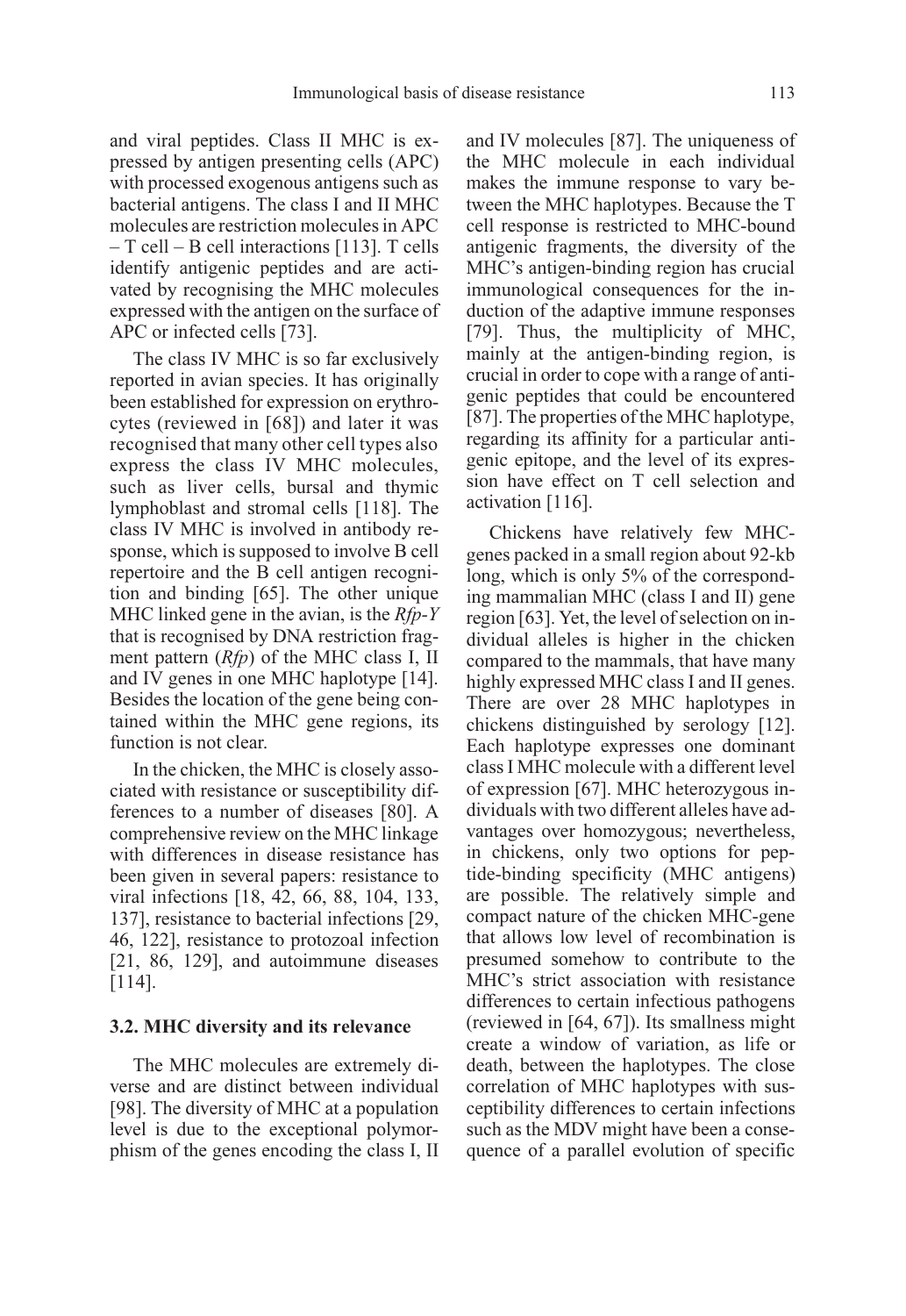MHC haplotypes with important pathogens that eventually let the survival of a few haplotypes [64, 67].

Compared to the class I, II and IV gene regions only limited Rfp-Y polymorphism that contentiously correlated with differences in resistance to pathogens, especially MDV, has so far been reported [76, 132]. Nevertheless, the Rfp-Y polymorphism and its role in the MHC determined resistance and susceptibility to infectious pathogens, is a subject for further investigation.

## 3.3. Functional mechanisms of the MHC in immune competence

Until this time, the exact effect of MHC diversity on the differences in disease resistance and susceptibility remained obscure, besides the class I and II MHC molecules' role in restriction of the T cell receptor. The MHC-dependent resistance and susceptibility in chickens is presumed to depend on peptide-binding specificity of the dominantly expressed class I molecule [64]. This seems probable for resistance to smaller pathogens or those viruses that contain few peptides [66]. A good example is the MHC determined resistance and susceptibility to Rous sarcoma virus (RSV) wherein resistance is related to the presence of appropriate peptide binding class I MHC on the surface of affected (tumour) cells to be recognised by cytotoxic CD8+ T cells. The RSV resistant strains, such as the CB line, have MHC I molecules that effectively bind to the peptide derived from the viral src gene whereas in susceptible chicken, such as the CC line, no efficient binding (and presentation) of the peptide occurs [66, 120]. On the other hand, in MDV that is perhaps the most explicit case regarding the linkage of MHC and disease resistance or susceptibility, the resistance differences between MHC haplotypes is related to the level of class I molecule expression rather than its specificity [67]. Chicken strains carrying MHC haplotypes that express less class I molecules, such as  $B^{21}$  strains, are resistant to MDV, while those that abundantly express class I molecules, such as the B19, are most susceptible [42]. The mechanism for the linkage between resistance and less class I molecule expression is supposed to be by a NK cell recognition and activation at low MHC expression level. The role of the class IV MHC molecules in antibody response is speculated to be through enhancing the antigen recognition by B and T cells and in the selection of B cells. Class IV antigen is also presumed to play an adjuvant effect in antibody response against endogenous or exogenous antigen [118]. Class IV MHC haplotypes have divergent antibody responses that in effect can be linked with resistance differences to infectious pathogens attributed to difference in antibody production (see below, Sect. 5) [65]. There has been a conception that class IV molecules might be involved in enteric mucosal immunity against viruses, bacteria and protozoal infection and have a role as receptors in intestinal epithelial barrier cells where they are also expressed [97]. However, none of these functions of the class IV is persuasive.

Further, the MHC has an extensive regulatory effect on many immune response traits that elaborate its functional mechanisms in resistance and susceptibility differences. These include MHC involvement in antibody responses [37, 69, 89], cytokine production [43], activity of cytotoxic and natural-killer (NK) cells [119]. For instance, the MHC haplotype lines that are resistant to MDV and RSV have enhanced NK cell activity attributed to higher expression of the MHC-linked NK receptor-1 gene (NK-r1) [81]. The MHC haplotypes also show a difference in T cell proliferation [127], serum complement proteins [23], chemotactic activity of mononuclear leukocytes [109] and macrophage effector functions such as phagocytosis, bacterial killing, respiratory burst and nitric oxide synthesis [107]. Furthermore, the MHC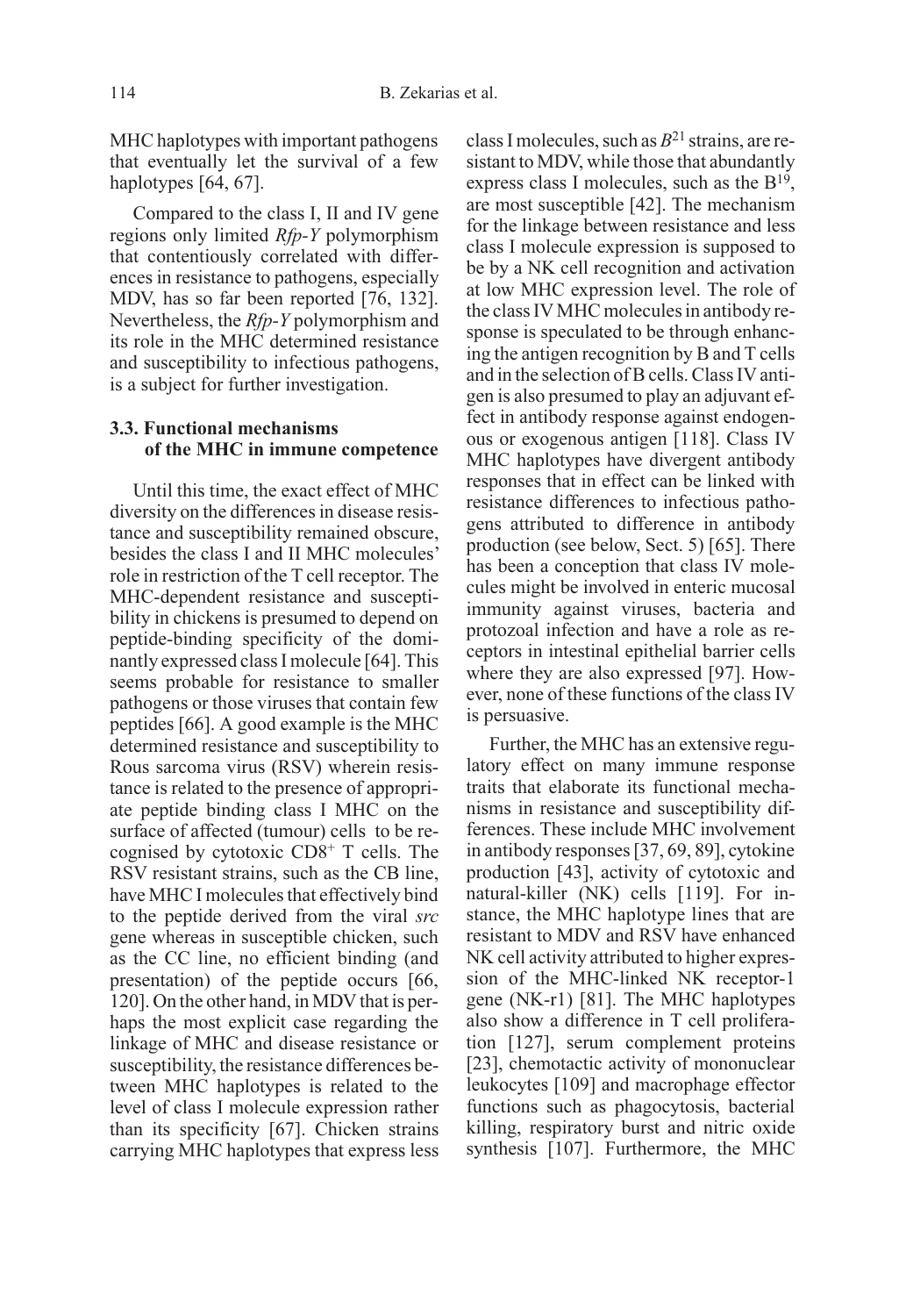gene is known to regulate the amount and proportion of T cell sub-populations such as the CD4+ and CD8+ T cells present in the blood and peripheral tissues [39, 48]. The incidence of other MHC related genes contained within the MHC-gene region such as the lectin gene, Tap2 (transporter associated with antigen processing) and NK-r1, perhaps contribute in the classical MHC haplotype linked differences in immune responses and disease resistance.

#### 4. T CELL RECEPTORS

T cell receptors (TcR) are multichain transmembrane heterodimers, consisting of  $\alpha$  and  $\beta$  or  $\gamma$  and  $\delta$  chains that are non-covalently associated with an invariable CD3 molecule [24, 73]. The TcR is the antigen recognising molecule of T cells that binds with the MHC presented with the antigenic peptide on the surface of APC or infected cells. Consequently, the T cells are activated and differentiate into effector and/or regulator cell types.

The MHC binding region of the TcR is highly polymorphic and each circulating T cell has a unique TcR [31, 73]. The presence of a range of T cells having different TcR is vital to counter the numerous possible MHC-antigen complexes. The diversity of TcR likely influences the immune responsiveness and disease resistance. There are few studies in human [101] and sheep [11] that indicate an association between the polymorphism of TcR and a difference in disease resistance. The diversity of TcR is due to the presence of multiple TcRgenes that are generated by a process called gene rearrangement, that is a random recombination (shuffling) of the genes for the variable (V), the diversity (D) (of  $\beta$  chain) and the joining (J) segment of the TcR-gene [31]. By the V- (D)- J gene recombination, numerous genes for the α,  $\beta$ ,  $\gamma$  and  $\delta$  TcR chains are generated. Unfortunately, the chickens have relatively few V, D and J genes and this seems to limit TcR diversity compared with mice in which more than 1015 αβTcR heterodimers are estimated [128]. This lower TcR diversity in the chicken might be an evolutionary consequence of the presence of fewer MHC mol ecules. Nevertheless, chickens are still capable of making numerous TcR heterodimers [24].

The  $\alpha\beta$ TcR expressing T cells are the main types of effector cells in the chicken [24]. The different sub-populations of the  $\alpha\beta$  T cells, such as those differentiated by the V region of the  $\beta$  chain, V $\beta$ 1<sup>+</sup> (TCR2) or V $\beta$ 2<sup>+</sup> (TCR3) [75], or by the accessory receptor molecules CD4+ or CD8+ [92], have distinct functional activities [3, 26]. The amount and proportion of the T cell sub-populations in blood and in peripheral tissues have been correlated with differences in disease susceptibility [135, 139]. Quantitative and/or qualitative alterations in T cells sub-population could influence immune competence and resistance differences against infectious pathogens and certain autoimmune diseases such as scleroderma [135] and thyroiditis [27]. In scleroderma, a fibrotic disease, susceptible chickens have low numbers of CD4<sup>+</sup> T cells and defective T cell activation that partly is attributed to a defect in TcR mediated activation and/or accessory in the CD28 (homologue) molecules. In strains susceptible to autoimmune thyroiditis, such as the OS strain, a selective depletion of the Vβ1 T cells, mainly the CD4+ cells, prevents the disease which indicates a preferential involvement of the TcR V $\beta$ 1 gene. A higher number of CD4<sup>+</sup> T cells or the percentage in comparison with CD8+ T cells in blood, thymus or spleen has immunomodulatory significance often correlated with a wide-ranging immune competence [38, 102]. In broiler chicken lines that differ in the susceptibility to malabsorption-syndrome associated to enteric infections, a difference in the amount of resident CD4+ T cells and CD8+T cells in intestinal mucosa (villi) have been observed (Zekarias and ter Huurne, unpublished results).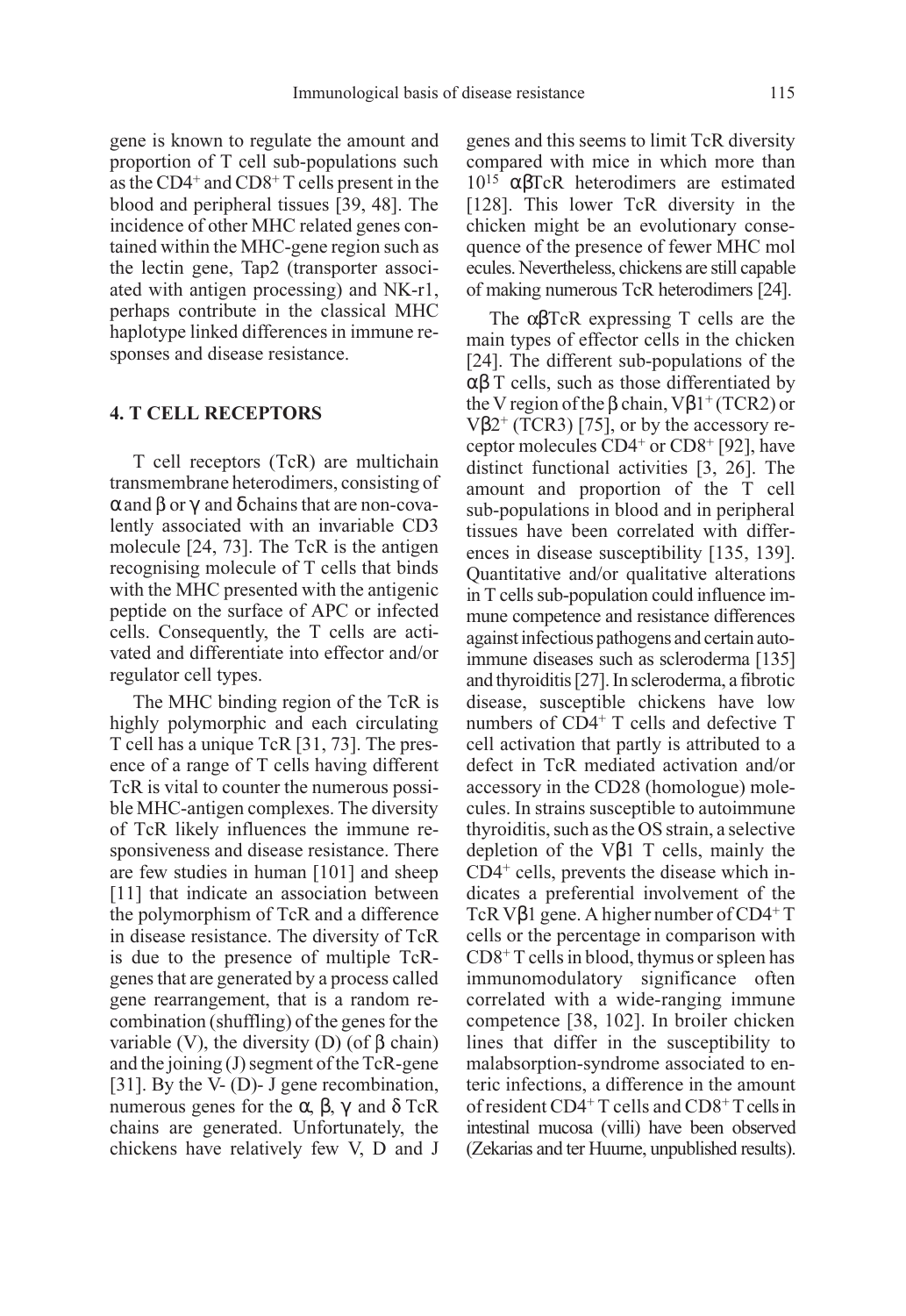There were more  $CDS<sup>+</sup> T$  cells present in the intestinal villi of broiler lines that are susceptible to malabsorption- syndrome compared to resistant lines. Similarly, a CD4<sup>+</sup> cell dominated mucosal T cell response has been reported in chicken strains resistant to coccidiosis, whereas the susceptible lines have abundant CD8<sup>+</sup> cells in the gut-associated lymphatic tissue [85, 139]. In contrast, a CD8+ T cell biased response is predominant in chickens that are resistant to salmonella infection and have higher response to vaccination [10]. In white leghorns that are resistant to Enterococcus faecalis-induced amyloid arthropathy, a form of reactive amyloidosis, we observed a higher number of CD8+ T cells in the joints and in the peripheral blood than in the susceptible brown layer breeds [140]. The association of resistance and susceptibility with the amount or proportion of  $CD4^+$  T cells and  $CD8^+$ T cells appear not coherent to a specific type of infectious pathogens. The immune competence correlated to a higher number of CD4+ T cell might likely represent a resistance against non-intracellular pathogens and antibody dominated response to antigens whereas  $CD8^+$  T cells might have significance in viral and intracellular infections that mainly require a cell mediated response. In turkeys, the presence of a higher number of  $CD4^+$  (or helper) T cells than  $CD8^+$  (or cytotoxic) T cells in the blood is associated with higher susceptibility to infections with Erysipelothrix rhusiopathiae, Pasteurella multocida and Newcastle disease virus [8, 84]. Some studies in turkeys also correlate the susceptibility differences to erysipelas, pasteurella, and Newcastle infections with polymorphism of the CD8 molecule [83]. Although not yet justified for its linkage with resistance or susceptibility to any pathogen, polymorphism of the CD8 molecule is more common in the chicken than in other species [93]. The significance of the CD4+ and CD8+ TcR molecules in differences in immune competence and disease resistance is perhaps related to their role in

restricting the reactivity of the TcR towards either of the MHC classes (I or II) and thereby determining the pattern of the immune reaction towards either a helper cell or cytotoxic cell dominated response.

#### 5. IMMUNOGLOBULINS

Immunoglobulins are the major antigen recognising proteins that can bind with free antigenic peptides and are most essential in the ultimate elimination of pathogens [113]. Immunoglobulins are membrane receptor proteins on the B cell membrane or secreted into circulation and mucosal surfaces by plasma cells as antibodies. The diversity and the amount (quantity) of immunoglobulins are important factors in resistance and susceptibility to infectious pathogens [19]. The capability to produce large amounts and varied types of antibodies is often correlated with immune competence. For instance, the predisposition of bursectomised young chicks to a wide range of infectious agents seems largely an attribute of a lack of adequate antibody production or concentration [103].

There is a genetic difference in level of antibody responses, which is mainly controlled by the immunoglobulin-genes [19, 111]. Chicken strains have been categorised as high antibody responders (HA) or low antibody responders (LA) depending on the amount of circulating antibodies they produce against a given antigen [82, 121]. The most commonly used antigen for selection for HA and HL lines is sheep red blood cells [130]. The HA and LA lines show differences in susceptibility or resistance to pathogens. The HA chickens in most cases appear better protected to experimental infections with certain pathogens such as the Newcastle disease virus, Mycoplasma gallisepticum, Salmonella enteritidis, and Escherichia coli, than the LA lines [45, 136]. The HA and LA also show difference in T cell responses; for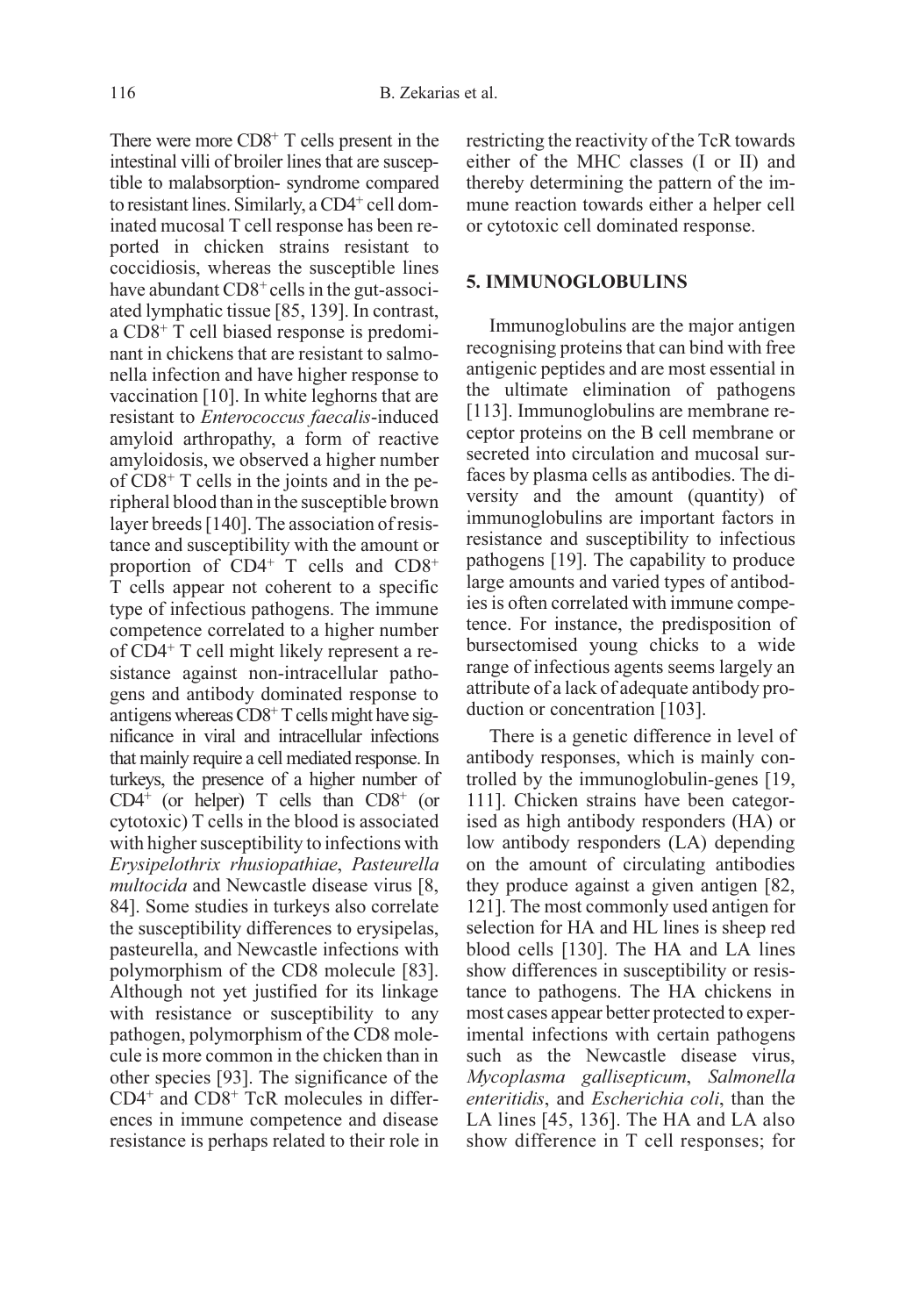instance, the HA lines have a high percentage of CD4+ T cells, while the LA lines have more CD8<sup>+</sup> T cells in the spleen and thymus [102]. The LA chickens show an enhanced cellular response characterised by T cell proliferation and macrophage activity that could improve their resistance to intracellular bacteria and some viruses such as MDV in which antibodies are of less importance [43, 104]. The difference in the other immune parameters such as macrophage activity [71] and in preferential T cell responses and proliferation [43] and perhaps the antibody response itself, might possibly be related to the discrepancy in cytokine responses in HA and LA lines. In HA lines the Th2 cytokine responses are supposed to be predominant and the Th1 cytokine responses likely characterise the LA lines. This difference in cytokine responses (discussed in the following section) could explain the difference in disease resistance in conjunction with the difference in the humoral antibody response.

Several different antibodies each having different specificity and affinity are produced during infection [19]. The diversification of the antibodies produced during infection is another factor in immune competence. Antibody diversity is a result of the multiplicity of the genes encoding for the heavy  $(V_H)$  and light  $(V_L)$  immunoglobulin chains that are generated by  $V - (D) - J$  gene rearrangements in the progenitor B cells (reviewed in [110, 112]). Several hundreds of genes for the variable 'V' region of the  $V_H$  and  $V_L$  are formed by the random recombination of the V – D (for V<sub>H</sub>) – J genes. Chickens have relatively few functional  $V_L$ and  $V_H$  genes; yet, they are capable of generating millions of different immunoglobulin producing B cell repertoire [110]. In the chicken, an additional diversification occurs in the bursa by a process of gene conversion [112]. In contrast to gene rearrangement that is initiated early during B cell ontogeny, diversification by gene conversion is influenced by the bursal microenvironment where the progenitor B cells that colonised the bursa as of 10 days embryonic age undergo proliferation and differentiation into functional cells. Malfunction in signalling the V-gene modification and clonal selection for the functional immunoglobulin genes in the bursa would severely limit the diversification of antibodies and B cell repertoires.

The process of V- (D)-J gene rearrangement is controlled by a recombinase enzyme encoded by the recombination activating genes (RAG1 and RAG2). In mice, a genetic defect of RAG would cancel immunoglobulin and TcR diversity as well as the maturation of B cells and T cells thereby diminishes disease resistance [99]. To our knowledge, there is hardly any specific disease to which resistance or susceptibility is linked to B cell repertoire or antibody diversity in the chicken. The effect of external antigens (pathogens) on immunoglobulin diversification is questionable. Yet, there are indications that presence of antigen or infection affects the eventual B cell proliferation and repertoire and has modest effect on B cell diversification [112]. Chickens that are bursectomized at early embryonic age of about 3 days have profoundly reduced antibody diversity and B cell repertoire [96]. In these chickens, the level of antibody in the serum might remain unaffected, but anticipated to be monoclonal. This might also attribute the susceptibility of such chickens to many infectious agents.

## 6. CYTOKINES

Cytokines are important molecules that mediate and orchestrate the complex events in the immune reaction, from the initiation of the acute phase reaction to the clonal expansion of effector T and B cells [94]. They are small glycoproteins (below 30 kDa) produced by various cells, particularly macrophages and CD4<sup>+</sup>T cells are the main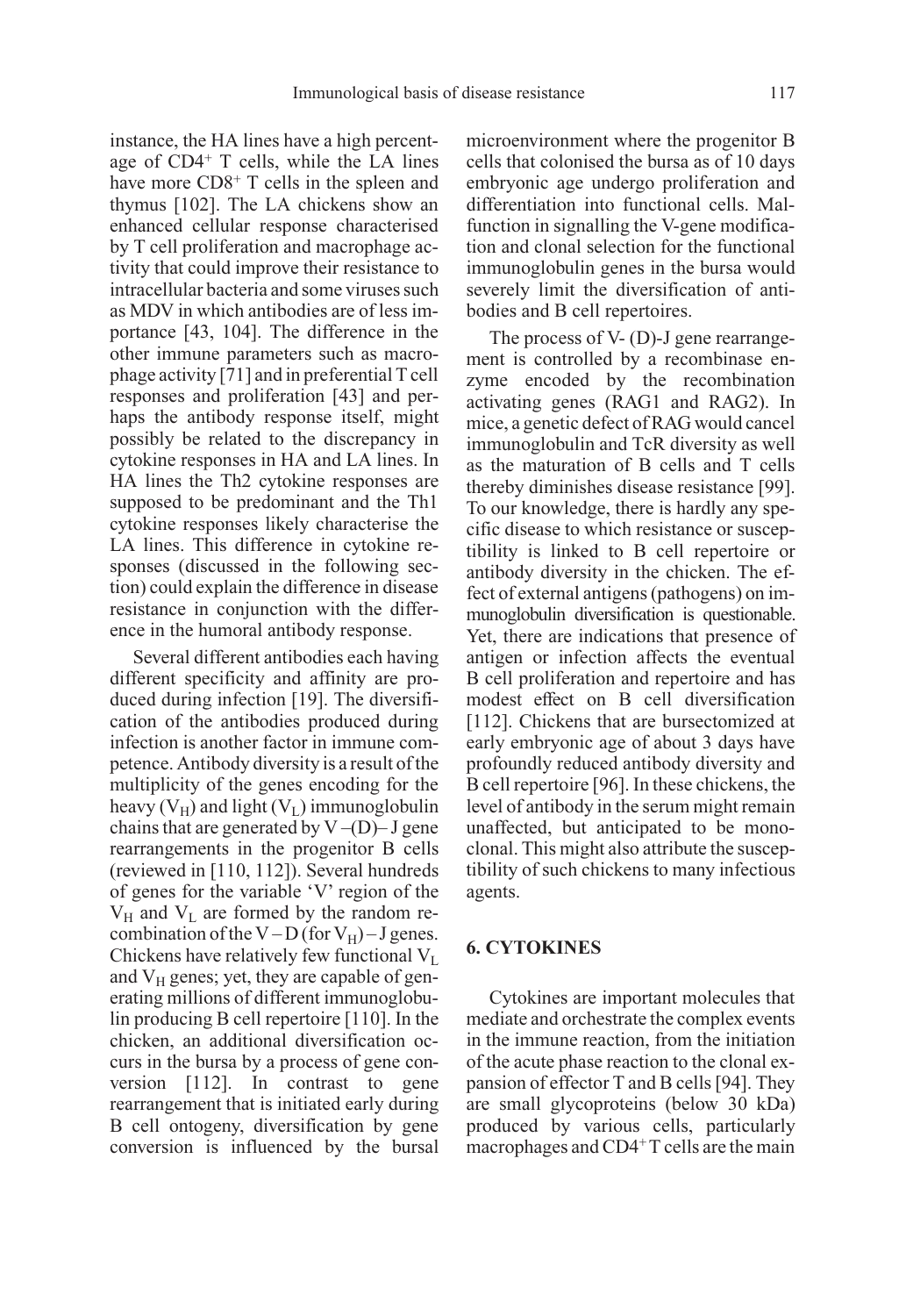sources [61, 70]. In the mouse, two main cytokine families, Th1 and Th2, are produced by the helper  $(CD4^+)$  T cells  $[60, 94,$ 126]. These two cytokine categories essentially determine the pattern of the immune response. The Th1 cytokines include the interferon-γ (IFN-γ ), interleukin-2 (IL-2) and IL-12 that promote cell-mediated responses by cytotoxic T cells and macrophage activation. On the other hand, the Th2 cytokines such as IL-4, IL-5, IL-6 and IL-10 stimulate the humoral (antibody) response [60]. The differentiation of a progenitor T helper cell into the Th1 or Th2 helper cell has a critical impact on the pattern of immune response and subsequently on disease development [40, 54]. The initial priming of the resting T helper cell (Th0) occurs by the cytokines released instantly by phagocytes (macrophages) during infection. The type of antigen, the type of APC, the nature of cytokine gene expression and the memory response all influence Th phenotype selection into Th1 or Th2 [47]. When IL-12 is dominant, Th0 will differentiate into Th1 and in contrast, if IL-4 is in abundance it promotes the differentiation into the Th2 phenotype [60, 123].

A clear correlation between types of cytokine response and differences in disease resistance has only been established in mice especially with the prototypic difference in resistance to Leishmania major infection [52]. The resistant mice strains have a higher Th1 response characterised by IL-12 and IFN-γ production, whereas the susceptible strains are deficient in IL-12. In chickens, the Th1/Th2 cytokine dichotomy and difference in cytokine responses in correlation with disease resistance or susceptibility are still not well established. A Th1-like response characterised by IFN-γ production has been shown in chickens resistant to MDV, Infectious Bronchitis, Newcastle disease and salmonellosis [56, 61, 91]. There is a correlation between resistance to these diseases and early and higher IFN-γ production. A high level of IFN-γ production has also been shown in chicken strains that are resistant to coccidiosis [20, 90, 139]. These observations suggest that chicken lines with an enhanced IFN-γ response are more resistant to some viral and parasitic infections. Functionally, IFN-γ is known to enhance macrophage activity and expression of MHC, to increase the activity of cytotoxic T cells and the secretion of the Th1 cytokines [62]. Lowenthal et al. [91] have shown that treatment with recombinant IFN-γ enhances resistance against coccidial infections and increases vaccine response.

# 7. OTHER PROTEINS ASSOCIATED WITH RESISTANCE

## 7.1. Natural resistance associated macrophage protein 1 (Nramp-1)

Nramp-1 is a membrane phosphoglycoprotein of macrophages that is involved in resistance to intracellular bacterial infections [22, 131]. Originally, it was designated as Bcg/Lsh/Ity in mice for its association with resistance to mycobacterium, leishmania and salmonella infections [124]. The actual immunological function of Nramp-1 is not clear except for some indications that it inhibits bacterial growth in reticuloendothelial tissues in an early phase of infection. The mechanism is supposed to operate by modulation of the cytocidal activity of macrophages by enhancing the production of nitric oxide, phagolysosomal fusion, cytokine production and expression of class II MHC molecules [6, 46]. There is a link between Nramp-1 polymorphism and differences in mortality after salmonella infection in the chicken [57]. About eleven sequence variations within the Nramp-1 gene have been identified that are closely associated with the differences in resistance to salmonellosis [58]. Amongst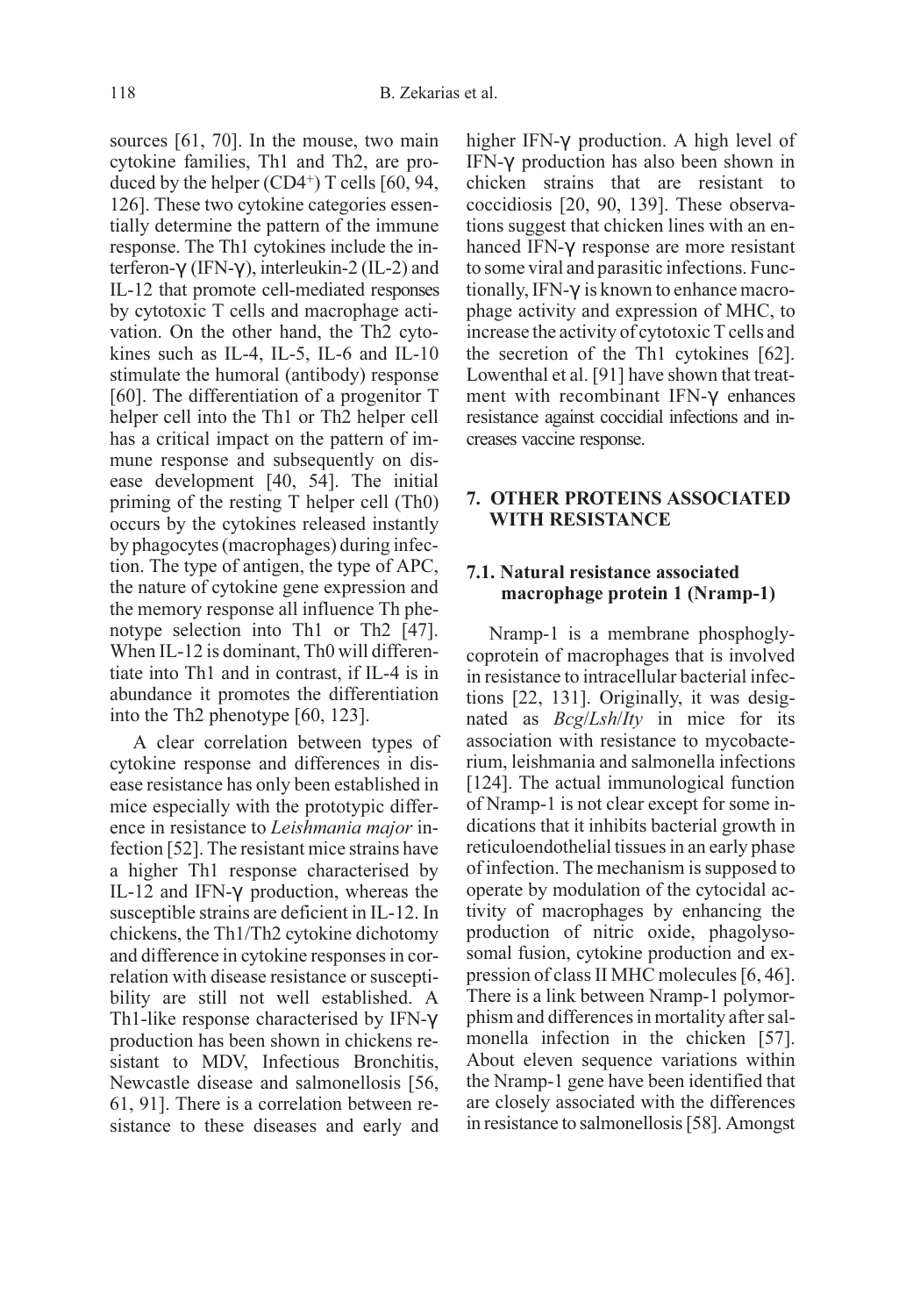these, one sequence variant, an Arg. to Gln. replacement at amino acid residue 223, was more frequent in the susceptible chickens. Other gene loci with a similar role as the Nramp-1 gene are the *Sal-1* [134], and Tnc gene [58]. The functional identity of these genes and their protein products need to be further investigated.

#### 7.2. Leukosis virus receptor proteins

There is a difference in the susceptibility to Avian Leukosis virus (ALV) infection that is correlated with the concentration of certain virus receptor proteins on the cell membrane [138]. ALV uses certain membrane proteins as receptor sites to attach and get access into the cell. The main receptor proteins are those designated as Tva receptors for ALV subtype A (ALV-A), CAR1 for subtypes B & D, and SEAR for subtype E [2, 15, 55]. These proteins are encoded by autosomal genes called tumour virus  $(Tv)$  genes [7]. Chicken strains that express many specific receptors on their cell surface are susceptible to the corresponding ALV subtype. By transgenics of the Tv- gene, chicken lines resistant to ALV-A have been produced, which is so far a decent model in the application of transgenics for disease resistance [55]. In another mechanism, the receptor sites could be saturated with endogenously synthesised viral glycoproteins from endogenous retroviral genes (ev-genes) [30]. Such receptor interference by ev-genes could prohibit the admission of exogenous viruses. Some ev-genes express viral envelope glycoproteins like gp85, which block the receptor sites evoking resistance against exogenous infection with the ALV subtype that needs the specific receptor [30]. Such receptor saturation or blockage also limits the congenital transmission of the virus [125]. For instance, the ev6-carrying chicken lines express ALV-E envelope glycoproteins and so are resistant to ALV subtype E infection [125].

# 8. INTERACTIONS OF DISEASE RESISTANCE, PRODUCTION TRAITS AND THE ENVIRONMENT

Disease resistance is a phenotypic expression of immunogenetics that simultaneously is subjected to interactions with several non-immune traits and the environment [44]. Production traits of commercial importance are often reviled for negative correlation with innate disease resistance [105, 108]. For instance, the faster growth rate in meat type chickens and turkeys has adversely affected their immune competence against many infectious diseases [49, 100, 117]. This has raised a controversy on the ongoing rigorous selection in poultry. Unfortunately, strains with better genetic resistance are in most cases poor producers; for example, leukosis resistance and egg yield. Perhaps an exception is the correlation of MDV resistance and egg production [74]. It seems that most production traits develop at the expense of the energy that would have been used for the immune physiology.

The environment includes factors such as husbandry, nutrition, hygiene and all other management practices. The immune responsiveness and disease resistance would be affected positively or negatively by the interactions with these external factors [34]. Genetic resistance could be diminished due to a sub-optimal immune response because of an unreceptive environment. Most of the time, selection for specific production trait is carried in a confined pathogen free environment that might permit a maximum expression of the production traits; yet, such environment biases the genetics of the immune competence and its actual interactions with the environment. Besides, a pathogen free 'optimal environment' condition is hardly achievable under practical farming situations.

The genetics of resistance is strengthened in a challenging environment, whereas a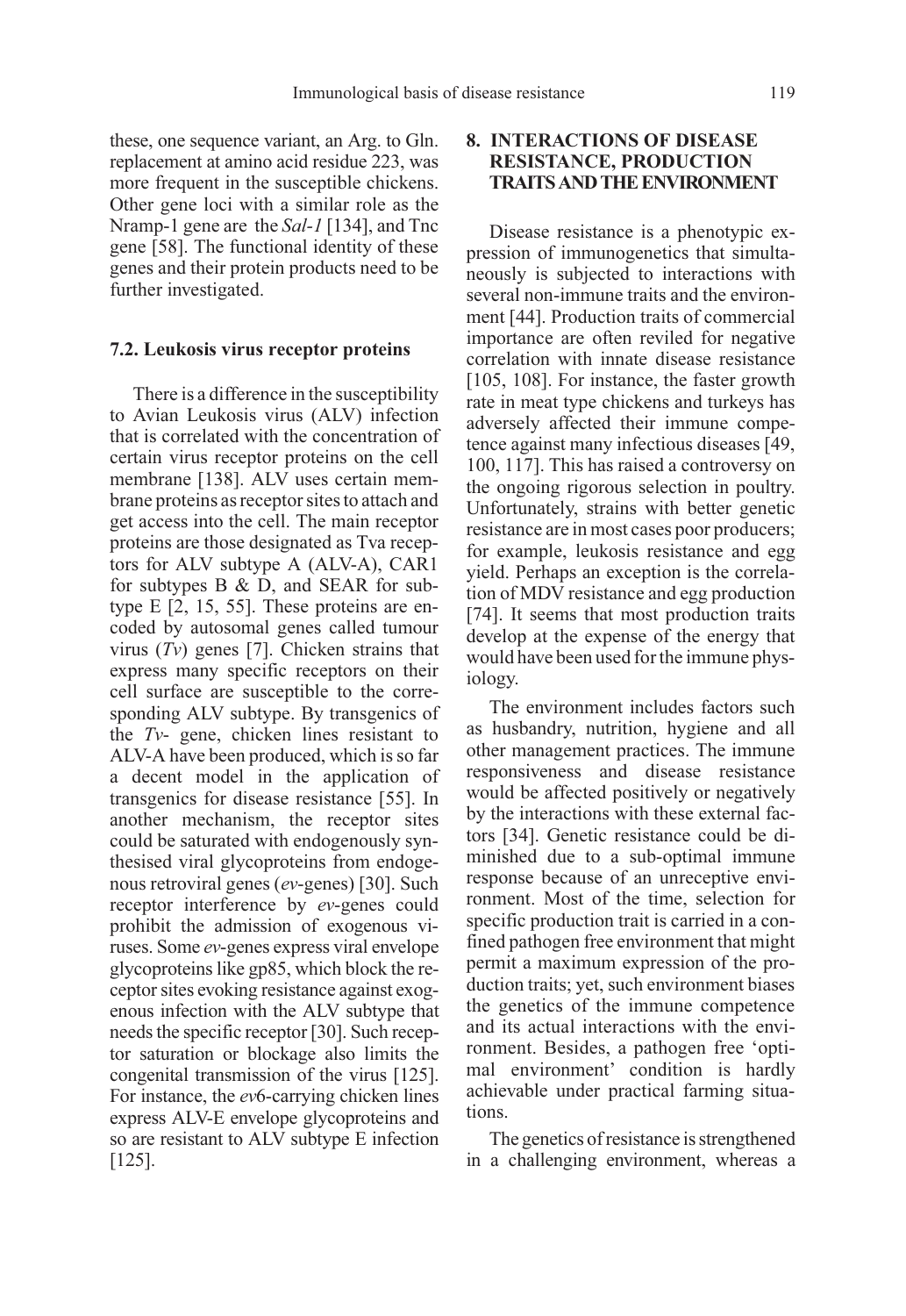pathogen free condition diminishes the expression and development of genetic resistance [115]. This appears to be the rationale in Cole's observation [28] that is after exposing a parental flock to MDV, two lines emerged at the fourth generation: one line resistant and the other susceptible to experimental infection with MDV. The resistant line was less affected by the experimental challenge; in contrast, the other line suffered severe disease. The resistance of strains or breeds that are originally from areas where a disease is endemic is related to the immune system's adaptation to the challenge. In this regard, crossbreeding of strains of divergent origin could be a better compromise to maintain and develop genetic resistance from deteriorating due to selection under a non-challenging environment.

## 9. CONCLUSION

Improving the genetics of disease resistance is the most eligible approach for sustainable control of infectious diseases in poultry. The evolution of virulent infectious pathogens and the limitations on the use of chemotherapeutics, emphasise the advantage of breeding for genetic resistance. In order to develop the genetics of disease resistance, it is eminent to recognise the immunological elements are liable for natural resistance differences. A difference in disease resistance between individuals is the result of genetic heterogeneity of the immune response. The diversity of the MHC, TcR, immunoglobulins and cytokines, constitutes the major immunological bases in resistance variations. The diversity of these molecules is attributed mainly to the intrinsic polymorphism of their genes. The MHC has been shown as a major immune factor associated with resistance differences to many infectious pathogens. Its broad effect on the various immune response features such as antibody responses, cytokine production, and TcR expression would elaborate its significance in disease resistance differences. By using congenic or transgenic chickens, the characteristic effect and the mechanisms of the various immune mediator proteins might be better elucidated.

The identification of disease resistance variation linked to immunologic traits and genes/QTL would advance the development of resistance markers and genetic engineering for disease resistance. A markerassisted selection by introgression of the resistance QTL is the most attractive approach to develop the genetic resistance. The immune system counteracts each pathogen with a distinct way. Therefore, an optimal improvisation of the immune competence by simultaneously considering different markers is essential to upgrade the general resistance to a range of pathogens. The immune mediators are also the best targets for vaccine and therapeutic interventions to enhance disease resistance. Finally, the eminent effect of genetic interactions of the immune physiology with certain non-immune related (production) traits and the environment on disease resistance needs to be taken into account in a global strategy.

#### **REFERENCES**

- [1] Adams L.G., Templeton J.W., Genetic resistance to bacterial diseases of animals, Rev. Sci. Tech. Off. Int. Epizoot. 17 (1998) 200-219.
- [2] Adkins H.B., Brojatsch J., Naughton J., Roll M.M., Pesola J.M., Young J.A.T., Identification of a cellular receptor for subgroup E avian leukosis virus, Proc. Natl. Acad. Sci. USA 94 (1997) 11617-11622.
- [3] Arstila T.P., Vainio O., Lassila O., Central role of CD4+ T cells in Avian Immune response, Poult. Sci. 73 (1994) 1019-1026.
- [4] Bacon L.D., Measurement of immune competence in chickens, Poult. Sci. Rev. 4 (1992) 187-195.
- [5] Bacon L.D., Hunt H.D., Cheng H.H., A review of the development of chicken lines to resolve genes determining resistance to diseases, Poult. Sci. 79 (2000) 1082-1093.
- [6] Barton C.H., Whitehead S.H., Blackwell J.M., Nramp transfection transfers Ity/Lsh/Bcg-related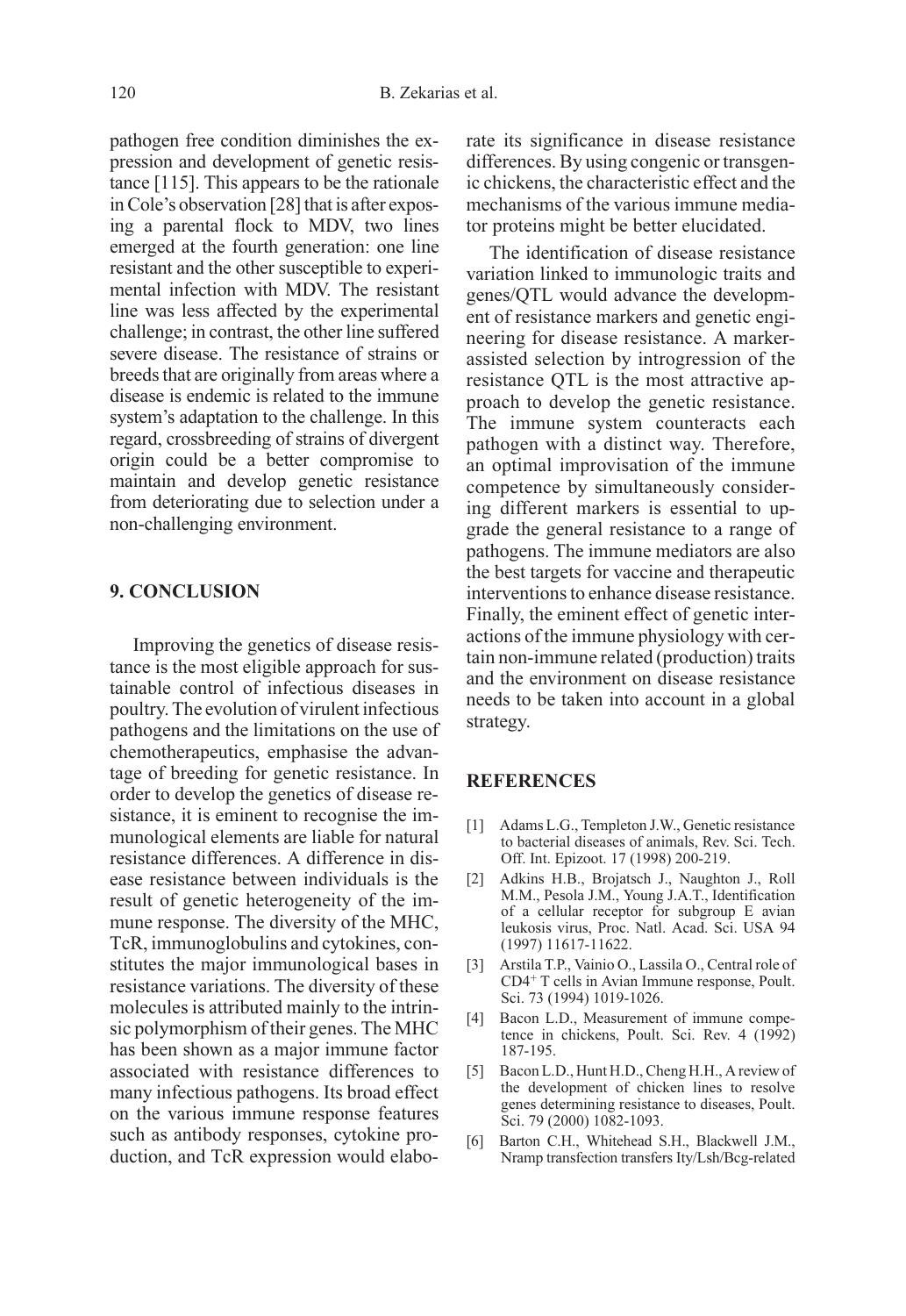pleiotropic effects on macrophage activation: influence on oxidative burst and nitric oxide pathways, Mol. Med. Cambridge, 1 (1995) 267-279.

- [7] Bates P., Rong L., Varmus H.E., Young J.A.T., Crittenden L.B., Genetic mapping of the cloned subgroup A avian sarcoma and leukosis virus receptor gene to the TVA locus, J. Virol. 72 (1998) 2505-2508.
- [8] Bayyari G.R., Huff W.E., Rath N.C., Balog J.M., Newberry L.A., Villines J.D., Skeeles J.K., Anthony N.B., Nestor K.E., Effect of the genetic selection of turkeys for increased body weight and egg production on immune and physiological responses, Poult. Sci. 76 (1997) 289-296.
- [9] Bearse G.E., McClary C.F., Miller M.W., The results of eight years' selection for disease resistance and susceptibility in white Leghorns, Poult. Sci. 18 (1939) 4000-4401.
- [10] Berndt A., Methner U., Gamma/delta T cell response of chickens after oral administration of attenuated and non-attenuated Salmonella typhimurium strains, Vet. Immunol. Immunopathol. 78 (2001) 143-161.
- [11] Blattman A.N., Beh K.J., T-cell receptor and immunoglobulin gene polymorphism and resistance to Haemonchus contortus in sheep, J. Anim. Breed. Genet. 111 (1994) 65-74.
- [12] Briles W.E., Briles R.W., Identification of haplotypes of the chicken major histocompatibility complex (B), Immunogenetics 15 (1982) 449-459.
- [13] Briles W.E., Stone H.A, Cole R.K., Marek's disease: effects of B histocompatibility alloalleles in resistant and susceptible chicken lines, Science 14 (1977) 193-195.
- [14] Briles W.E., Goto R.M., Auffray C., Miller M.M., A polymorphic system related to but genetically independent of the chicken major histocompatibility complex, Immunogenetics 37 (1993) 408-414.
- [15] Brojatsch J., Naughton J., Rolls M.M., Zingler K., Young J.A.T., CAR1 a TNFR-related protein, is a cellular receptor for cytopathic avian leukosis-sarcoma viruses and mediates apoptosis, Cell 87 (1996) 845-855.
- [16] Bumstead J.M., Bumstead N., Rothwell L., Tomley F.M., Comparison of immune responses in inbred lines of chickens to Eimeria maxima and Eimeria tenella, Parasitology 111 (1995) 143-151.
- [17] Bumstead N., Breeding for disease resistance, in: Davison T.F., Morris T.R., Payne L.N. (Eds.), Poultry Immunology, Carfax Press, Abingdon, 1996, pp. 405-415.
- [18] Bumstead N., Genetic resistance to avian viruses, Rev. Sci. Tech. Off. Int. Epizoot. 17 (1998) 249-255.
- [19] Butler J.E., Immunoglobulin diversity, B cell and antibody repertoire development in large farm animals, Rev. Sci. Tech. Off. Int. Epizoot. 17 (1998) 43-70.
- [20] Byrnes S., Emerson K., Kogut M., Dynamics of cytokine production during coccidial infections in chickens: colony-stimulating factors and interferon,FEMSImmunol.Med.Microbiol.6(1993) 45-52.
- [21] Caron L.A., Abplanalp H., Taylor R.L. Jr., Resistance, susceptibility, and immunity to *Eimeria* tenella in major histocompatibility (B) complex congenic lines, Poult. Sci. 76 (1997) 677-682.
- [22] Cellier M., Belouchi A., Gros P., Resistance to intracellular infections: comparative genomic analysis of Nramp, Trends Genet. 12 (1996) 201-204.
- [23] Chanh T.C., Benedict A.A., Abplanalp H., Association of serum haemolytic complement levels with the major histocompatibility complex in chickens, J. Exp. Med. 144 (1976) 555-561.
- [24] Chen C.H., Göbel T.W.F., Kubota T., Cooper M.D., T cell development in the chicken, Poult. Sci. 73 (1994) 1012-1018.
- [25] Cheng S., Rothschild M.F., Lamont S.J., Estimates of quantitative genetic parameters of immunological traits in the chicken, Poult. Sci. 70 (1991) 2023-2027.
- [26] Cihak J., Hoffmann F.G., Ziegler H.H.W., Stein H., Kaspers B., Chen C.H., Cooper M.D., Losch U., T cells expressing the V beta 1 T-cell receptor are required for IgA production in the chicken, Proc. Natl. Acad. Sci. USA 88 (1991) 10951- 10955.
- [27] Cihak J., Hoffmann F.G., Wasl M., Markle H., Kaspers B., Hála K., Plachy J., Wick G., Prevention of spontaneous autoimmune thyroiditis in the Obese strain (OS) chickens by treatment with a monoclonal anti-CD4 antibody, J. Vet. Med. 43 (1996) 211-216.
- [28] Cole R.K., The genetics of resistance to Marek's disease. in: Biggs P.M., Ce-Thé G., Payne I. (Eds.), Oncogenesis and herpesviruses, IARC Scientific Publications, Geneva, 1972, pp. 123- 128.
- [29] Cotter P.F., Taylor R.L. Jr., Abplanalp H., Differential resistance to Staphylococcus aureus challenge in major histocompatibility (B) complex congenic lines, Poult. Sci. 71 (1992) 1873-1878.
- [30] Crittenden L.B., Retroviral elements in the genome of the chicken: implications for poultry genetics and breeding, Crit. Rev. Poult. Biol. 3 (1991) 73-109.
- [31] Davis M.M., Bjorkman P.J., T-cell antigen receptor genes and T-cell recognition, Nature 334 (1988) 395-402 (erratum 335 (1988) 744).
- [32] Delany M.E., Pisenti J.M., Conservation of poultry genetic research resources: consideration of the past, present and future, Poult. Avian Biol. Rev. 9 (1999) 25-42.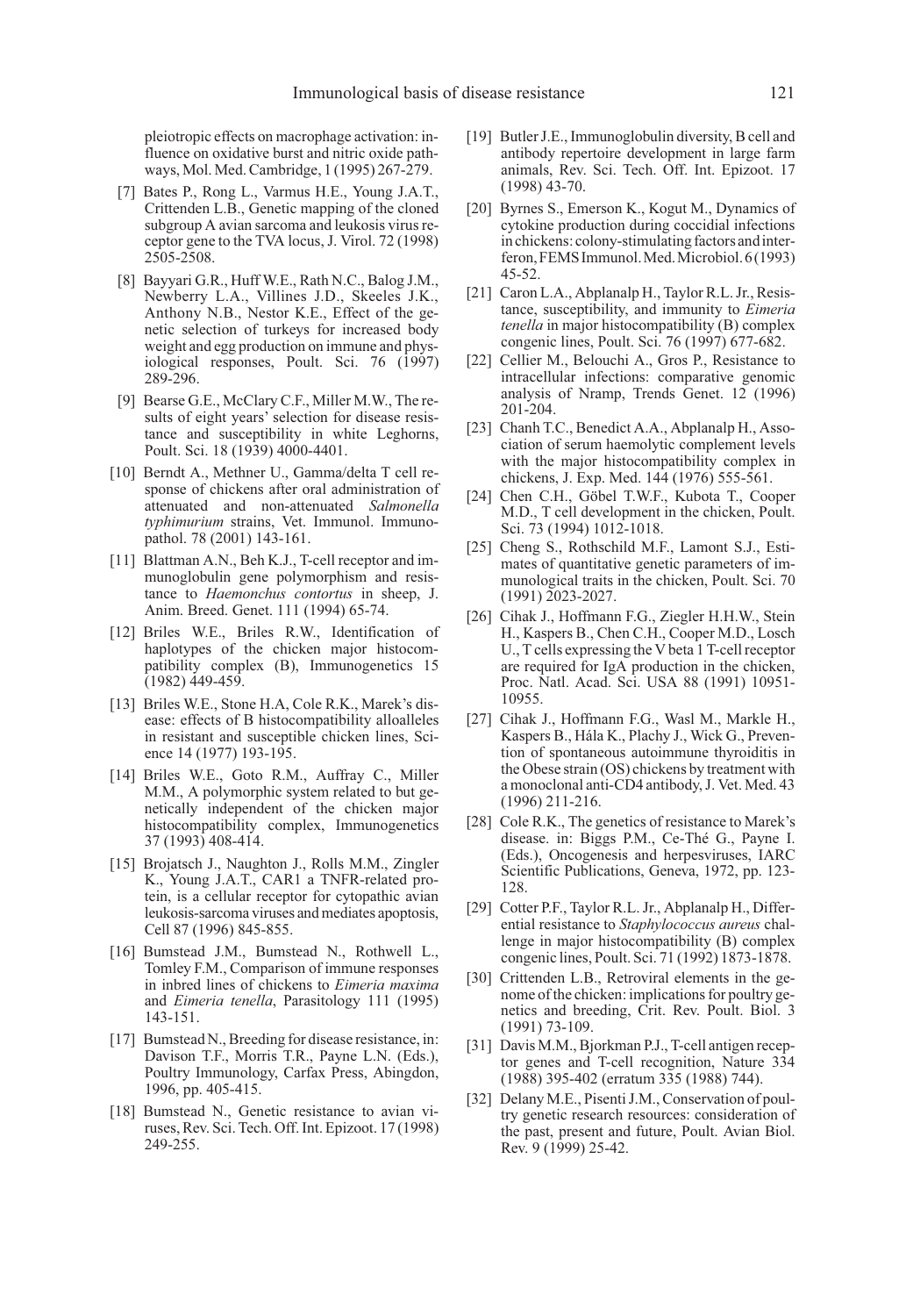- [33] Dietert R.R., The major histocompatibility complex as a communication gene complex, Poult. Sci. 66 (1987) 774-775.
- [34] Dietert R.R., Golemboski K.A., Austic R.E., Environment–immune interactions, Poult. Sci. 73 (1994) 1062-1076.
- [35] Dodgson J.B., Cheng H.H., Okimoto R., DNA marker technology: a revolution in animal genetics, Poult. Sci. 76 (1997) 1108-1111.
- [36] Doenhoff M.J., The immune system, in: Axford R.F.E., Bishop S.C., Nicholas F.W., Owen J.B. (Eds.), Breeding for disease resistance in farm animals, CABI Publishing, Wallingford, 2000, pp. 47-72.
- [37] Dunnington E.A., Briles R.E., Briles W.E., Siegel P.B.,Immunoresponsivenessinchickens:association of antibody production and the B system of themajorhistocompatibilitycomplex,Poult.Sci. 75 (1996) 1156-1160.
- [38] Erf G.F., Bottje W.J., Bersi T.K., Headrick M.D., Fritts C.A., Effects of dietary vitamin E on the immune system in broilers: altered proportion of CD4 T cells in the thymus and spleen, Poult. Sci. 77 (1998) 529-537.
- [39] Ewald S.J., Lien Y.Y., Li L., Johnson L.W., B-haplotype control of CD4/CD8 subsets and TCR V betausage in chicken T lymphocytes, Vet. Immunol. Immunopathol. 53 (1996) 285-301.
- [40] Finkelman F.D., Shea-Donohue T., Goldhill J., Sullivan C.A., Morris S.C., Madden K.B., Gause W.C., Urban J.F. Jr., Cytokine regulation of host defence against parasitic gastrointestinal nematodes: lessons from studies with rodent models, Annu. Rev. Immunol. 15 (1997) 505-533.
- [41] Gavora J.S., Disease Genetics, in: Crawford R.D. (Ed.),GeneticsandBreedingofPoultry,Elsevier, Amsterdam, 1990, pp. 805-846.
- [42] Gavora J.S., Spencer J.L., Studies on genetic resistance of chickens to Marek's disease-a review, Comp. Immunol. Microb. Infect. Dis. 2 (1979) 359-371.
- [43] Gehad A.E., Mashaly M.M., Siegel H.S., Dunnington E.A., Siegel P.B., Effects of genetic selection and MHC haplotypes on lymphocyte proliferation and interleukin-2 like activity in chicken lines selected for high and low antibody production against sheep red blood cells, Vet. Immunol. Immunopathol. 68 (1999) 13-24.
- [44] Gross W.B., Siegel P.B., Environment-Genetic influences on immunocompetence, J. Anim. Sci. 66 (1988) 2091-2094.
- [45] Gross W.B., Siegel P.B., Hall R.W., Domermuth C.H., DuBoise R.T., Production and persistence of antibodies in chickens to sheep erythrocytes. 2. Resistance to infectious diseases, Poult. Sci. 59 (1980) 205-210.
- [46] Guillot J.F., Beaumont C., Bellatif F., Mouline C., Lantier F., Colin P., Protais J., Comparison of resistance of various poultry lines to infection by Salmonella enteritidis, Vet. Res. 26(1995) 81-86.
- [47] Guler M.L., Jacobson N.G., Gubler U., Murphy K.M., T cell genetic background determines maintenance of IL-12 signalling: effects on BALB/c and B10.D2 T helper cell type 1 phenotype development, J. Immunol. 159 (1997) 1767-1774.
- [48] Hala K., Vainio O., Plachy J., Bock G., Chicken major histocompatibility complex congenic lines differ in the percentages of lymphocytes bearing CD4 and CD8 antigens, Anim. Genet. 22 (1991) 279-284.
- [49] Han P.F.S., Smyth J.R., The influence of growth rate on the development of Marek's disease in chickens, Poult. Sci. 51 (1972) 975-985.
- [50] Hartmann W., Evaluation of "Major Genes" affecting disease resistance in poultry, J. Anim. Breed. Genet. 105 (1988) 409-416.
- [51] Hawken R.J., Beattie C.W., Schook L.B., Resolving the genetics of resistance to infectious diseases, Rev. Sci. Tech. Off. Int. Epizoot. 17 (1998) 17-25.
- [52] Heinzel F.P., Sadick M.D., Holaday B.J., Coffman R.L., Locksley R.M., Reciprocal expression of interferon gamma or interleukin 4 during the resolution or progression of murine leishmaniasis. Evidence for expansion of distinct helper T cell subsets, J. Exp. Med. 169 (1989) 59-72.
- [53] Heller E.D., Leitner G., Friedman A., Uni Z., Gutman M., Cahaner A., Immunological parameters in meat-type chicken lines divergently selected by antibody response to Escherichia coli vaccination, Vet. Immunol. Immunopathol. 34 (1992) 159-172.
- [54] Holdsworth S.R., Kitching A.R., Tipping P.G., Th1 and Th2 T helper cell subsets affect patterns of injury and outcomes in glomerulonephritis, Kidney Int. 55 (1999) 1198-1216.
- [55] Holmen S.L., Salter D.W., Payne W.S., Dodgson J.R., Hughes S.H., Federspiel M.J., Soluble forms of the subgroup A avian leukosis virus [ALV(A)] receptor Tva significantly inhibit ALV(A) infection in vitro and in vivo, J. Virol. 73 (1999) 10051-10060.
- [56] Hong C.C., Sevoian M., Interferon production and host resistance to type II avian (Marek's) leukosis virus (JM strain), Appl. Microbiol. 22 (1971) 818-820.
- [57] Hu J., Bumstead N., Burke D., Ponce de Leon F.A., Skamene E., Gros P., Malo D., Genetic and physical mapping of the natural disease resistance-associated macrophage protein 1 (Nramp) in chicken, Mamm. Genome 6 (1995) 809-815.
- [58] Hu J., Bumstead N., Barrow P., Sebastiani G., Olien L., Morgan K., Malo D., Resistance to salmonellosis in the chicken is linked to NRAMP1 and TNC, Genome Res. 7 (1997) 693-704.
- [59] Hutt F.B., Scholes J.C., Genetics of the fowl. XIII. Breed differences in susceptibility to Salmonella pullorum, Poult. Sci. 20 (1941) 342-352.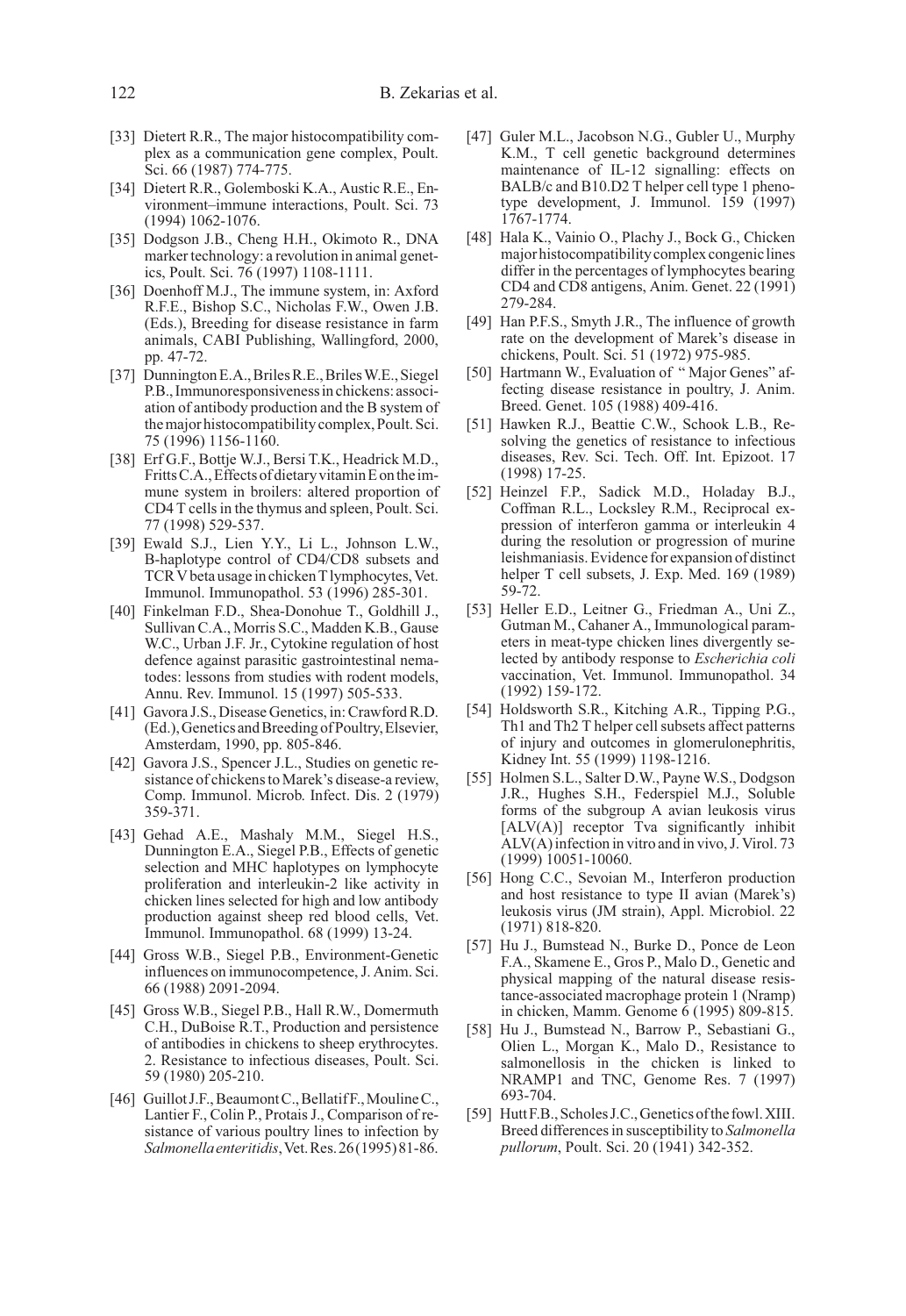- [60] Infante-Duarte C., Kamaradt T., Th1/Th2 balance in infection, Springer Semin. Immunopathol. 21 (1999) 317-338.
- [61] Kaiser P., Avian cytokines, in: Davison T.F., Morris T.R., Payne L.N. (Eds.), Poultry Immunology, Carfax Press, Abingdon, 1996, pp. 83-114.
- [62] Kaspers B., Lillehoj H.S., Chicken interferonmediated induction of major histocompatibility complex class II antigens on peripheral blood monocytes, Vet. Immunol. Immunopathol. 44 (1994) 72-84.
- [63] Kaufman J., Co-evolving genes in MHC haplotypes: the 'rule' for non-mammalian vertebrates? Immunogenetics 50 (1999) 228-236.
- [64] Kaufman J., The simple major histocompatibility complex: life and death in the face of pathogens and vaccines, Phil. Trans. R. Soc. Lond. B. 355 (2000) 1077-1084.
- [65] KaufmanJ.,SalomonsenJ.,B-G:weknowwhatit is,butwhatdoesitdo?Immunol.Today13(1992) 1-3.
- [66] Kaufman J., Venugopal K., The importance of MHC for Rous sarcoma virus and Marek's disease virus - some Payne-ful consideration, Avian Pathol. 27 (1998) S82-S87.
- [67] Kaufman J., Wallny H.J., Chicken MHC molecules, diseaseresistanceandtheevolutionaryorigin of birds, Curr. Top. Microbiol. Immunol. 212 (1996) 129-141.
- [68] Kaufman J., Skjodt K., Salomonsen J., The B-G multigene family of the chicken major histocompatibility complex, Crit. Rev. Immunol. 11 (1991) 113-143.
- [69] Kean R.P., Briles W.E., Cahaner A., Freeman A.E., Lamont S.J., Differences in major histocompatibility complex frequencies after multitrait, divergent selection for immunocompetence, Poult. Sci. 73 (1994) 7-17.
- [70] Klasing K.C., Avian leukocytic cytokines, Poult. Sci. 73 (1994) 1035-1043.
- [71] Kreukniet M.B., Nieuwland M.G., van der Zijpp A.J., Phagocytic activity of two lines of chickens divergently selected for antibody production, Vet. Immunol. Immunopathol. 44 (1995) 377- 387.
- [72] Kroemer G., Bernot A., Behar G., Chause A.M., Gastinel L.N., Guillemot F., Park I., Thoraval P., Zoorob R., Auffray C., Molecular genetics of the chicken MHC: current status and evolutionary aspects, Immunol. Rev. 113 (1990) 118-145.
- [73] Kronenberg M., Siu G., Hood L.E., Shastri N., The molecular genetics of the T-cell antigen receptor and T-cell antigen recognition, Annu. Rev. Immunol. 4 (1986) 529-591.
- [74] Kuhnlein U., Sabour M., Gavora J.S., Fairfull R.W., Bernon D.E., Influence of selection for egg production and Marek's disease resistance on the incidence of endogenous viral genes in White Leghorns, Poult. Sci. 68 (1989) 1161-1167.
- [75] Lahti J.M., Chen C.L.H., Tjoelker L.W., Pickel J.M., Schat K.A., Calnek B.W., Thompson C.B., Cooper M.D., Two distinct alpha-beta T-cell lin-

eage can be distinguished by the differential usageofT-cellreceptorVbetagenesegments,Proc. Natl. Acad. Sci. USA 88 (1991) 10956-10960.

- [76] Lakshmanan N., Lamont S.J., Rfp-Y region polymorphism and Marek's disease resistance in multitrait immunocompetence-selected chicken lines, Poult. Sci. 77 (1998) 538-541.
- [77] Lambert W.V., Natural resistance to diseases in thechicken.I.Theeffectsofselectivebreedingon natural resistance to fowl typhoid, J. Immunol. 23 (1932) 229-239.
- [78] Lamont S.J., The chicken major histocompatibility complex in disease resistance and poultry breeding, J. Dairy Sci. 72 (1989) 1328-1333.
- [79] Lamont S.J., Immunogenetics and the major histocompatibility complex, Vet. Immunol. Immunopathol. 30 (1991) 121-127.
- [80] Lamont S.J., The chicken major histocompatibility complex and disease, Rev. Sci. Tech. Off. Int. Epizoot. 17 (1998) 128-142.
- [81] Lanier L.L., Follow the leader: NK cell receptors for classical and non-classical MHC class I, Cell 92 (1998) 705-707.
- [82] Leitner G., Uni Z., Cahaner A., Gutman M., Heller E.D., Replicated divergent selection of broiler chickens for high or low early antibody response to Escherichia coli vaccination, Poult. Sci. 71 (1992) 27-37.
- [83] Li Z., Nestor K.E., Saif Y.M., Bacon W.L., Anderson J.W., Effect of selection for increased body weight on mitogenic response in turkeys, Poult. Sci. 78 (1999) 1532-1535.
- [84] Li Z., Nestor K.E., Saif Y.M., Luhtala M., Flow cytometric analysis of T lymphocyte subpopulations in large-bodied turkey lines and a random bred control population, Poult. Sci. 79 (2000) 219-223.
- [85] Lillehoj H.S., Analysis of Eimeria acervulinainduced changes in the intestinal T lymphocyte subpopulations in two chicken strains showing different levels of susceptibility to coccidiosis, Res. Vet. Sci. 56 (1994) 1-7.
- [86] Lillehoj H.S., Ruff M.D., Bacon L.D., Lamont S.J., Jeffers T.K., Genetic control of immunity to Eimeria tenella. Interaction of MHC genes and non-MHC linked genes influences levels of disease susceptibility in chickens, Vet. Immunol. Immunopathol. 20 (1989) 135-148.
- [87] Longenecker B.M., Mosmann T.R., Structure and properties of the major histocompatibility complex of the chicken. Speculations on the advantages and evolution of polymorphism, Immuno- genetics 13 (1981) 1-23.
- [88] Longenecker B.M., Pazderka F., Gavora J.S., Spencer J.L., Stephens E.A., Witter R.L., Ruth R.F., Role of the major histocompatibility complex in resistance to Marek's disease: restriction of the growth of JMV-MD tumour cells in genetically resistant birds, Adv. Exp. Med. Biol. 88 (1977) 287-298.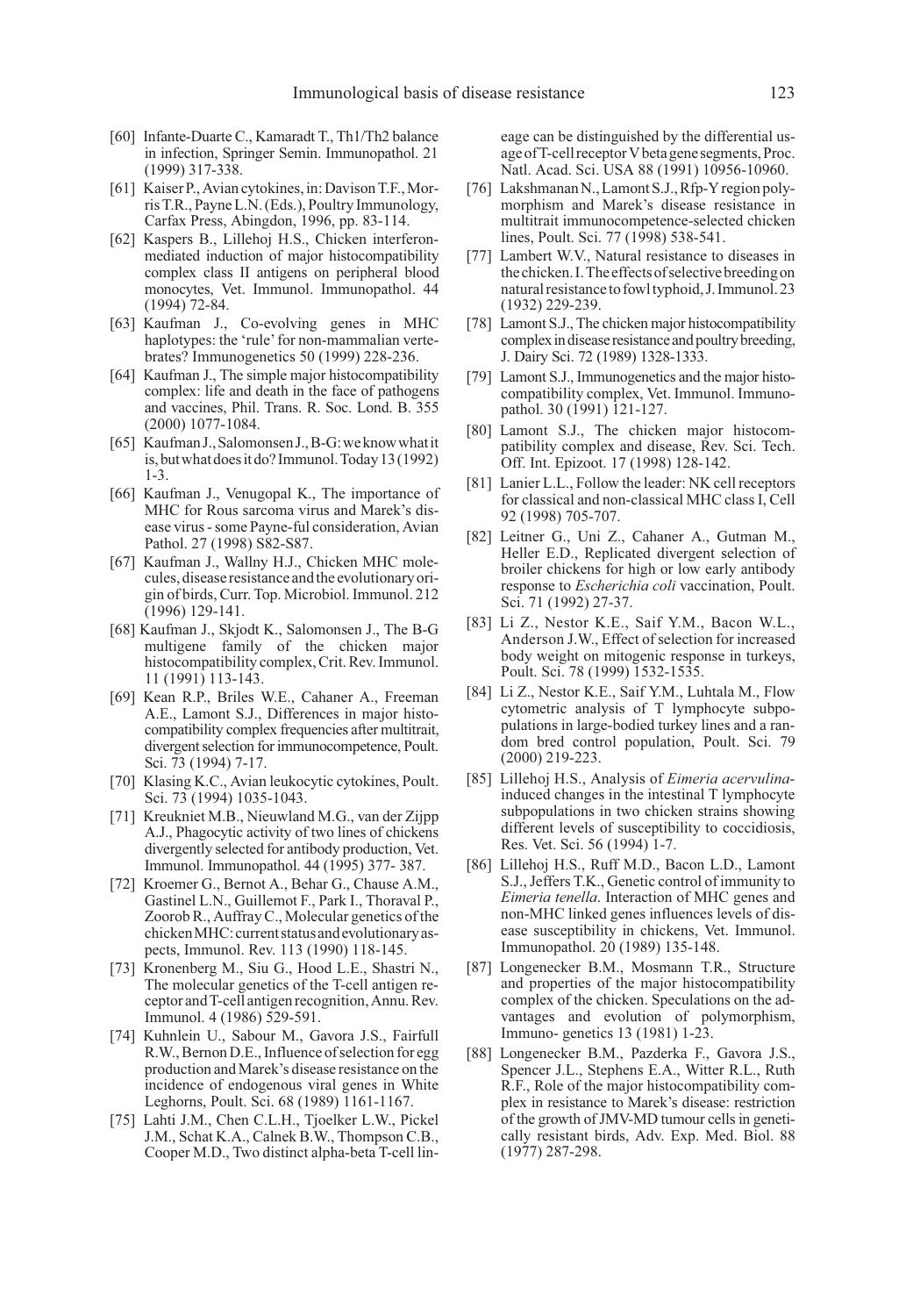- [89] Loudovaris T., Brandon M.R., Fahey K.J., The major histocompatibility complex and genetic control of antibody response to sheep red blood cells in chickens, Avian Pathol. 19 (1990) 89-99.
- [90] Lowenthal J.W., York J.J., O'Neil T.E., Rhodes S., Prowse S.J., Strom D.G., Digby M.R., In vivo effects of chicken interferon-gamma during infection with Eimeria, J. Interferon Cytokine Res. 17 (1997) 551-558.
- [91] Lowenthal J.W., O'Neil T.E., David A., Strom G., Andrew M.E., Cytokine therapy: a natural alternative for disease control, Vet. Immunol. Immunopathol. 72 (1999) 183-188.
- [92] Luhtala M., Chicken CD4, CD8alphabeta, and CD8alphaalpha T cell co-receptor molecules, Poult. Sci. 77 (1998) 1858-1873.
- [93] Luhtala M., Tregaskes C.A., Young J.R., Vainio O., Polymorphism of chicken CD8-alpha, but not CD8-beta, Immunogenetics, 46 (1997) 369- 401.
- [94] Lunney J.K., Cytokines orchestrating the immune response, Rev. Sci. Tech. Off. Int. Epizoot. 17 (1998) 84-94.
- [95] Malo D., Skamene E., Genetic control of host resistance to infection, Trends Genet. 10 (1994) 365-371.
- [96] Mansikka A., Jalkanen S., Sandberg M., Granfors K., Lassila O., Toivanen P., Bursectomy of chicken embryos at 60 hours of incubation leads to an oligoclonal B cell compartment and restricted Ig diversity, J. Immunol. 145 (1990) 3601-3609.
- [97] Miller M.M., Goto R., Young S., Liu J., Hardy J., Antigens similar to major histocompatibility complex B-G are expressed in the intestinal epithelium in the chicken, Immunogenetics 32 (1990) 45-50.
- [98] Moller L.B., Kaufman J., Verland S., Salomonsen J., Avila D., Lambris J.D., Skjodt K., Variations in the cytoplasmic region account for the heterogeneity of the chicken MHC class I (B-F) molecules, Immunogenetics 34 (1991) 110-120.
- [99] Mombaerts P., Iacomini J., Johnson R.S., Herrup K., Tonegawa S., Papaioannou V.E., RAG-1 deficient mice have no mature T and B lymphocytes, Cell 68 (1992) 869-877.
- [100] Nestor K.E., Saif Y.M., Zhu J., Noble D.O., Research note: influence of growth selection in turkeys on resistance to Pasteurella multocida, Poult. Sci. 75 (1996) 1161-1163.
- [101] Oksenberg J.R., Steinman L., The role of the MHC and T-cell receptor in susceptibility to multiple sclerosis, Curr. Opin. Immunol. 2 (1989) 619-621.
- [102] Parmentier H.K., Kreukniet M.B., Goeree B., Davison T.F., Jeurissen S.H.M., Harmsen E.G.M., Nieuwland M.G.B., Differences in distribution of lymphocyte antigens in chicken

lines divergently selected for antibody responses to sheep red blood cells, Vet. Immunol. Immuno- pathol. 48 (1995) 155-168.

- [103] Peleg B.A., Heller E.D., Pitcovsky J., The ontogeny of the humoral response to E. coli vaccine and sheep red blood cells in young chicks, Avian Pathol. 14 (1985) 471-481.
- [104] Pinard M.H., Janss L.L, Maatman R., Noordhuizen J.P., van der Zijpp A.J., Effect of divergent selection for immune responsiveness and of major histocompatibility complex on resistance to Marek's disease in chickens, Poult. Sci. 72 (1993) 391- 402 (erratum 72 (1993) 1192).
- [105] Pinard M.H., Siegel P.B., Lamont S.J., Lessons from selection experiments on immune response in the chicken, Poult. Avian Biol. Rev. 9 (1998) 125-141.
- [106] Plachy J., Pink J.R.L., Hála K., Biology of the chicken MHC (B complex), Crit. Rev. Immunol. 12 (1992) 47-79.
- [107] Puzzi J.V., Bacon L.D., Dietert R.R., B-congenic chickens differ in macrophage inflammatory responses, Vet. Immunol. Immunopathol. 26 (1990) 13-30.
- [108] Qureshi M.A., Havenstein G.B., A comparison of the immune performance of a 1991 commercial broiler with a 1957 random bred strain when fed "typical" 1957 and 1991 broiler diets, Poult. Sci. 73 (1994) 1805-1812.
- [109] Qureshi M.A., Dietert R.R., Bacon L.D., Chemotactic activity of chicken blood mononuclear leukocytes from 15I5-B-congenic lines to bacterial-derived chemoattractants, Vet. Immunol. Immunopathol. 19 (1988) 351-360.
- [110] Ratcliffe M.J., Jacobsen K.A., Rearrangement of immunoglobulin genes in chicken B cell development, Semin. Immunol. 6 (1994) 175-184.
- [111] Rees M.J., Nordskog A.W., Genetic control of serum immunoglobulin G levels in the chicken, J. Immunogenet. 8 (1981) 425-431.
- [112] Reynaud C.A., Bertocci B., Dahan A., Weill J.C., Formation of the chicken B-cell repertoire: ontogenesis, regulation of Ig gene rearrangement, and diversification by gene conversion, Adv. Immunol. 57 (1994) 353-378.
- [113] Roitt I.M., Fundamental Immunology, Raven Press, New York, 1993.
- [114] Rose N.R., Avian models of autoimmune disease: lessons from the birds, Poult. Sci. 73 (1994) 984-990.
- [115] Rothschild M.F., Selection under challenging environment, in: Owen J.B., Axford R.F.E. (Eds.), Breeding for disease resistance in farm animals, CABI Publishing, Wallingford, 1991, pp. 73-85.
- [116] Rothschild M.F., Skow L., Lamont S.J., The major histocompatibility complex and its role in disease resistance and immune responsiveness,